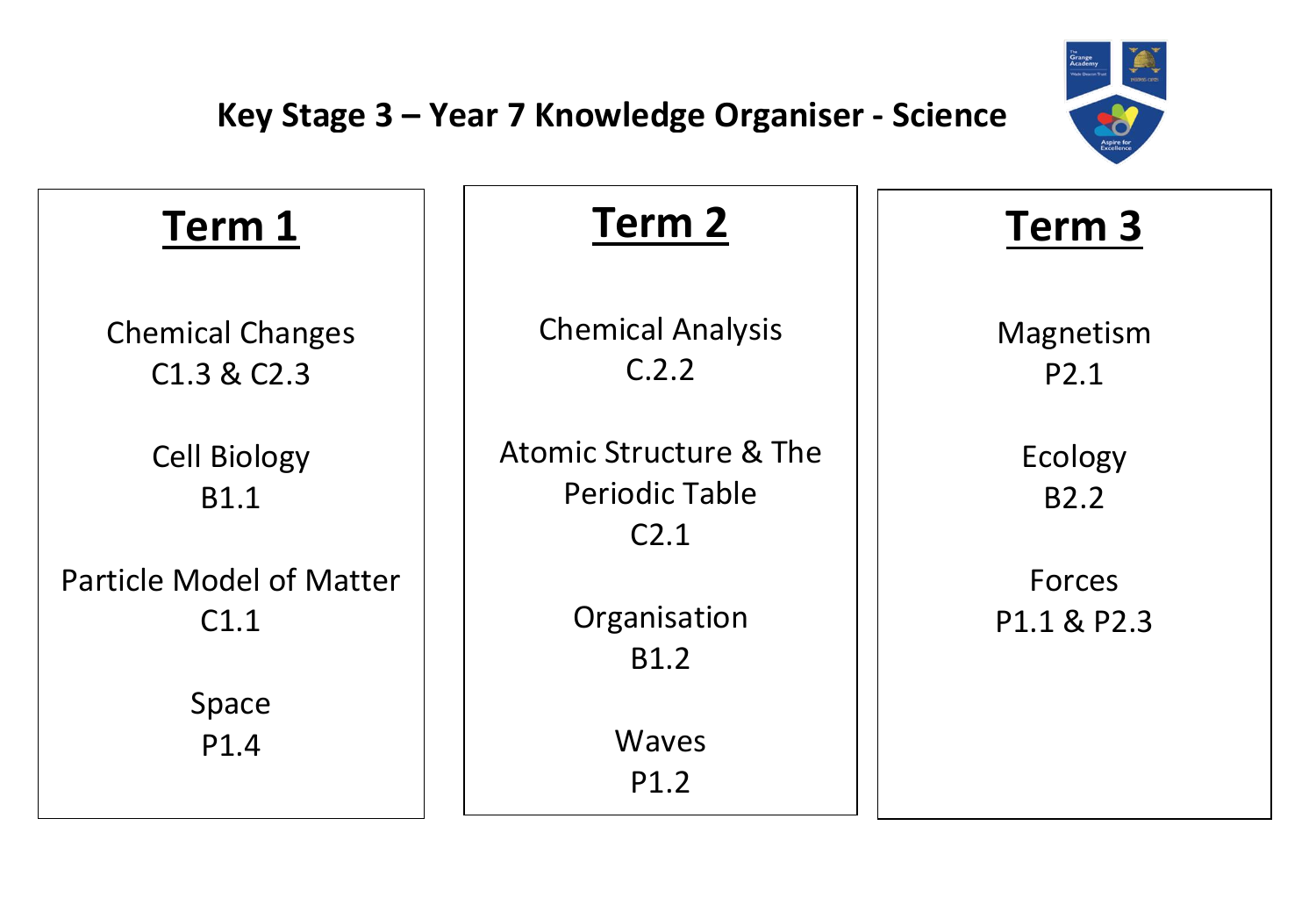

### **Term 1** Energy P2.2 Chemical Changes C1.4 Homeostasis and Response B1.3 Chemistry of the Atmosphere C2.4 Electricity P2.1 **Term 2** Infection and Response *Numeracy Skills* Quantitative Chemistry *Numeracy Skills* **Bioenergetics** B2.2 Rate of Reaction *Numeracy Skills* Waves P1.3 **Term 3** Inheritance, Variation and Evolution B2.3 Using Resources C2.3 Forces P1.1 & P2.3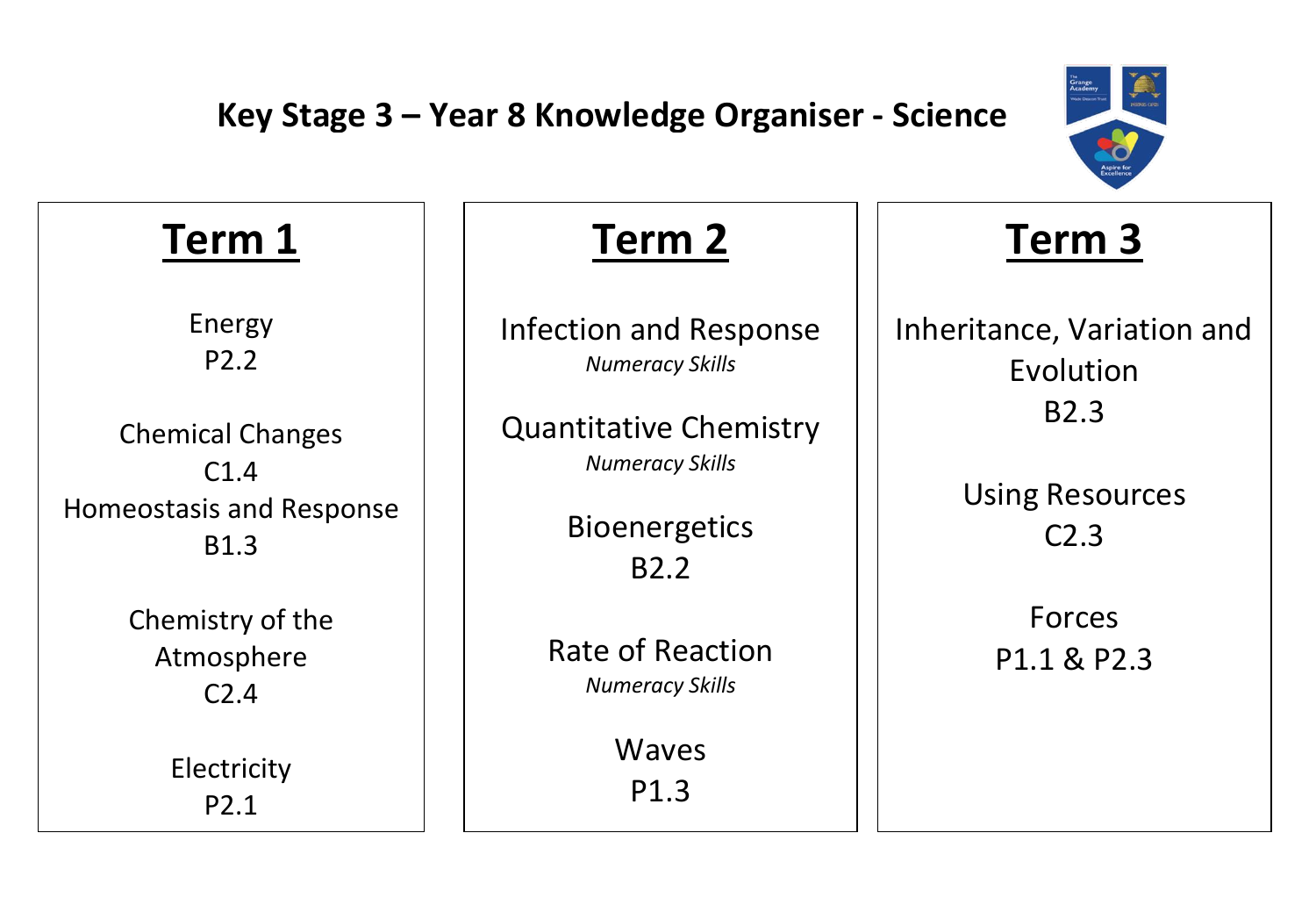

| Term 1           | Term 2      | Term <sub>3</sub> |
|------------------|-------------|-------------------|
| <b>B1.1</b>      | <b>B1.1</b> | P2.2              |
| C1.2             | C1.4        | <b>B1.2</b>       |
| C1.3             | C1.1        | B2.1              |
| C <sub>2.1</sub> | B2.1        | C <sub>2.4</sub>  |
| C <sub>2.2</sub> | <b>B2.2</b> | P1.3              |
| P2.2             | P2.3        | B2.2              |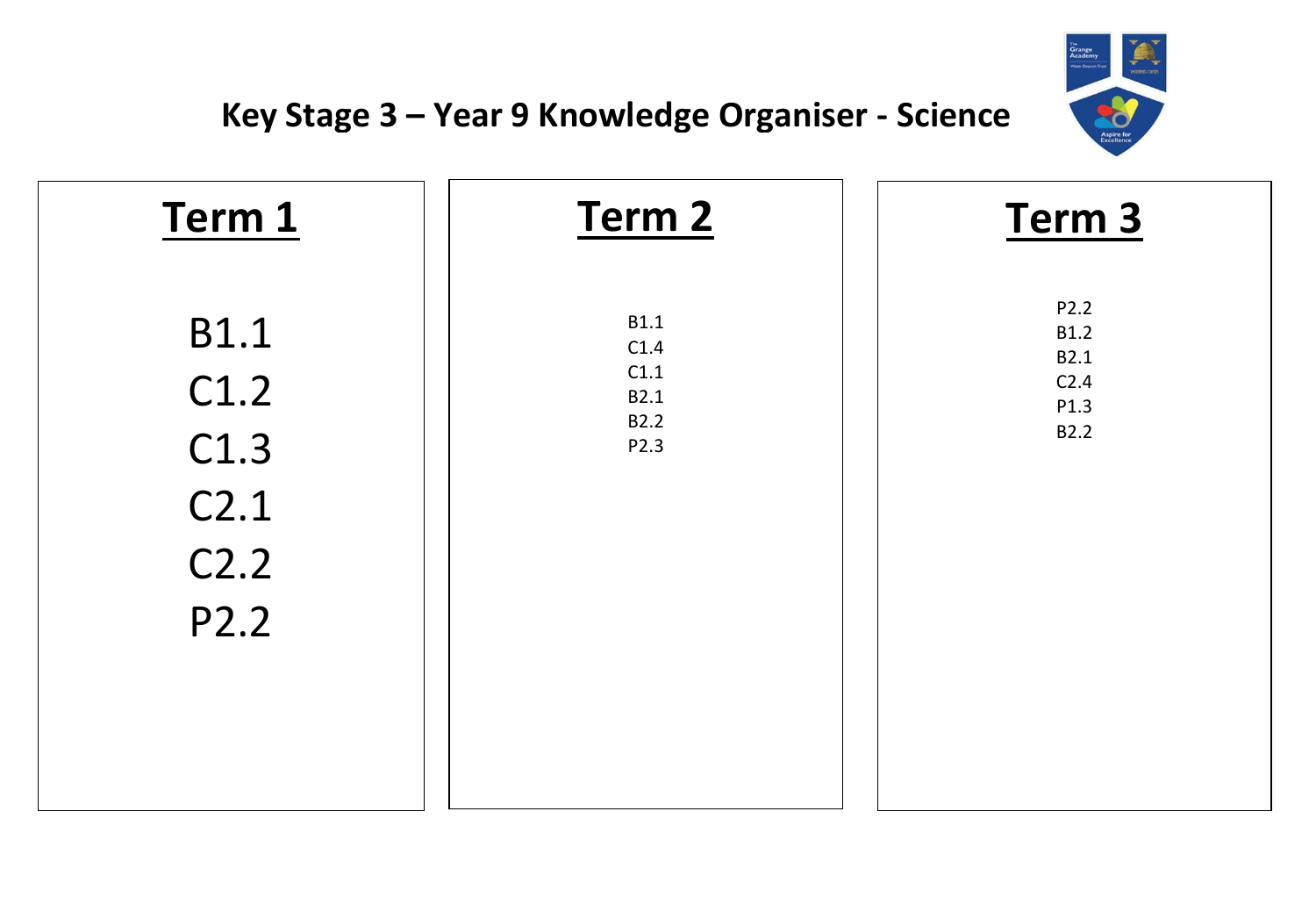| Cells               | Are the building blocks of life<br>and are the smallest units in an<br>organism                                |
|---------------------|----------------------------------------------------------------------------------------------------------------|
| <b>Microscopes</b>  | Are used to observe small<br>objects in detail                                                                 |
| <b>Animal cells</b> | Have an irregular shape and<br>contain a nucleus, cytoplasm,<br>cell membrane and<br>mitochondria              |
| <b>Plants cells</b> | Contain a nucleus, cytoplasm,<br>cell membrane, mitochondria<br>AND chloroplasts, a vacuole and<br>a cell wall |
| Cytoplasm           | Where chemical reactions take<br>place in a cell                                                               |
| Cell membrane       | A barrier that controls what<br>moves in and out of a cell                                                     |
| <b>Nucleus</b>      | Controls the cell and contains<br>the genetic material needed to<br>make new cells                             |
| Mitochondria        | Where respiration takes place in<br>the cell                                                                   |
| Respiration         | A chemical reaction in a cell<br>where energy is transferred                                                   |
| Cell wall           | Strengthens the cell and<br>provides support                                                                   |

### **Key points to learn KS3: B1.1 Cells**

| Vacuole                                    | Contains a watery liquid called cell<br>sap. It keeps the cell firm                                                                                                                                                                     |
|--------------------------------------------|-----------------------------------------------------------------------------------------------------------------------------------------------------------------------------------------------------------------------------------------|
| Chloroplasts                               | Where photosynthesis takes place<br>in a plant cell                                                                                                                                                                                     |
| Specialised<br>cells                       | Cells that have changed their<br>shape and structure so that they<br>are suited to carry out a particular<br>job                                                                                                                        |
| <b>Examples of</b><br>specialised<br>cells | Nerve cells, blood cells, sperm<br>cells, leaf cells and root hair cells                                                                                                                                                                |
| <b>Diffusion</b>                           | The movement of particles from a<br>high-concentration area to a low-<br>concentration area. For example,<br>water and oxygen diffuse into<br>cells                                                                                     |
| Unicellular<br>organism                    | Contains only one cell                                                                                                                                                                                                                  |
| Amoeba                                     | A unicellular organism consisting<br>of a cell membrane, cytoplasm<br>and a nucleus.                                                                                                                                                    |
| <b>Euglenas</b>                            | A unicellular organism found in<br>fresh water. They appear green<br>as they contain chloroplasts.<br>Their eye spot locates light and<br>they use their flagellum to swim<br>towards it. In low light levels,<br>they can engulf food. |

# **Knowledge Organiser**

# **Big Picture**

Biology

### 1.1 Cells

1.2 Structure and function of body systems

1.3 Reproduction

2.1 Health & lifestyle

2.2 Ecosystem processes

2.3 Adaptation and

### inheritance

# **Fantastic fact!**

Cells are so small that about 100 animal cells would fit across the width of this tiny full stop.

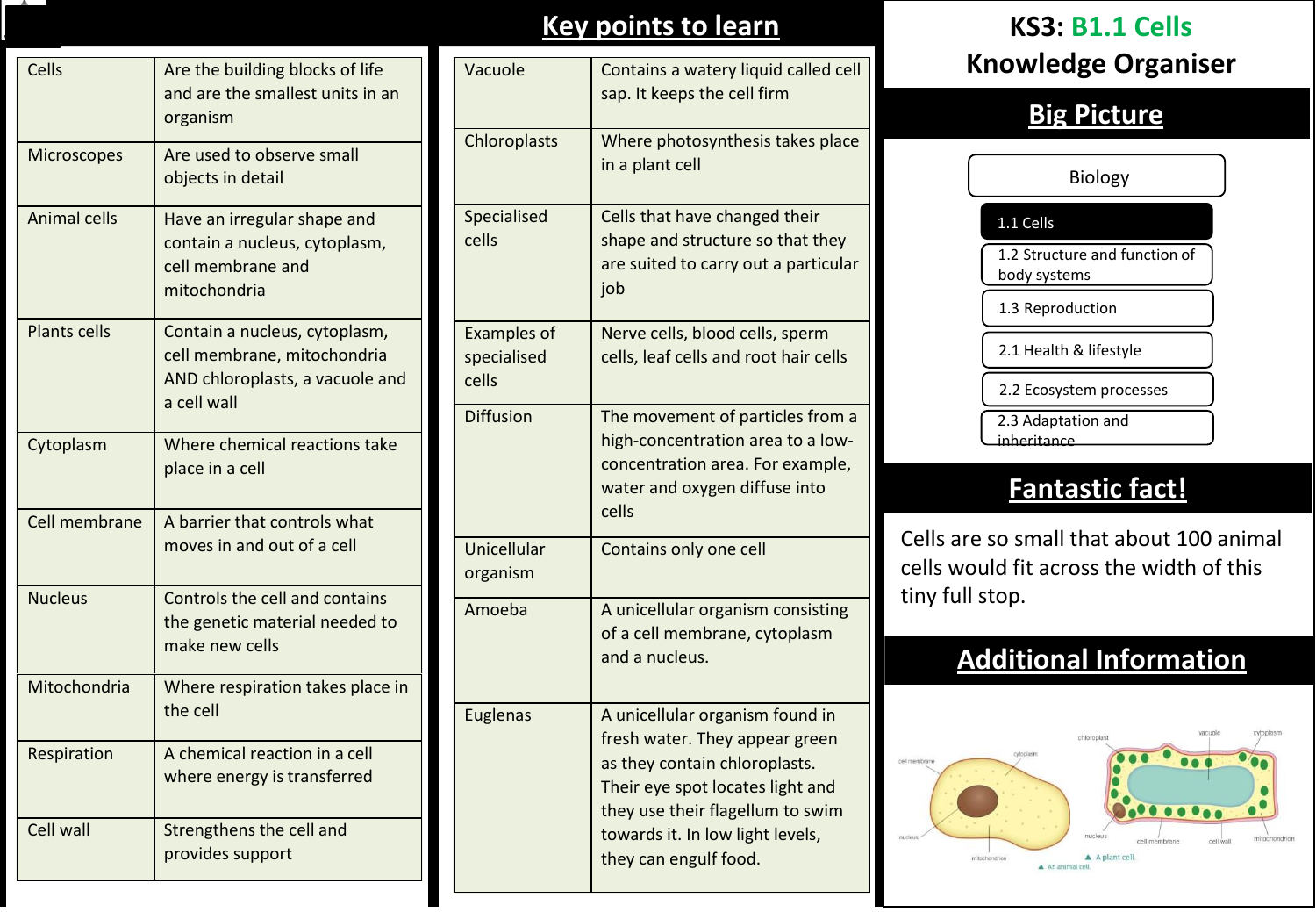| Multicellular<br>organisms           | Are made of many cells and<br>are organised into the five<br>levels: cells $\rightarrow$ tissues $\rightarrow$<br>organs $\rightarrow$ organ systems $\rightarrow$<br>organisms          |
|--------------------------------------|------------------------------------------------------------------------------------------------------------------------------------------------------------------------------------------|
| Respiratory<br>system                | The gas exchange system in<br>an organism                                                                                                                                                |
| Gas exchange                         | Where oxygen is taken in and<br>carbon dioxide given out; it<br>takes place inside the lungs                                                                                             |
| Oxygen route<br>through the<br>body  | Enters the body through the<br>mouth and nose, travels<br>down the windpipe through a<br>bronchus, then a bronchiole<br>and then into an alveolus<br>where it diffuses into the<br>blood |
| <b>Exhaled air vs</b><br>inhaled air | Exhaled air is warmer,<br>contains more carbon dioxide<br>and water vapour but less<br>oxygen                                                                                            |
| Inhalation<br>process                | Muscles between your ribs<br>and diaphragm contract. This<br>increases the volume inside<br>your chest. The pressure<br>decreases and air is drawn<br>into the lungs.                    |

### **Key points to learn Key points to learn KS3: B1.2 Body Systems** Exhalation process Muscles between your ribs and diaphragm relax. This decreases the volume inside your chest. The pressure increases and air is forced out of the lungs. Skeleton  $\vert$  Is made up of bones and has four important functions – support the body, protect the organs, allow movement, and make blood. Blood cells  $\Box$  Red and white blood cells are produced in bone marrow found in the centre of some bones

# Joints Occur where two or more bones join together Cartilage Found in joints and stop bones rubbing together Ligaments | Hold bones together Tendons **Attach muscles to bones** Antagonistic muscles Pairs of muscles that work together at a joint. When one muscle contracts, the other muscle relaxes

# **Knowledge Organiser**

# **Big picture**

| Biology                                       |
|-----------------------------------------------|
| 1.1 Cells                                     |
| 1.2 Structure and function of<br>body systems |
| 1.3 Reproduction                              |
| 2.1 Health & lifestyle                        |
| 2.2 Ecosystem processes                       |
| <del>2.3 Adaptation and</del><br>inheritance  |

# **Fantastic facts!**

Your skin is the largest organ. It covers your entire body and has a surface area of about  $2m^2$ . The skin on the bottom of your feet is the thickest.

The thinnest skin is found on your eyelids. Around 2.5 million red blood cells are produced each second by bone marrow.

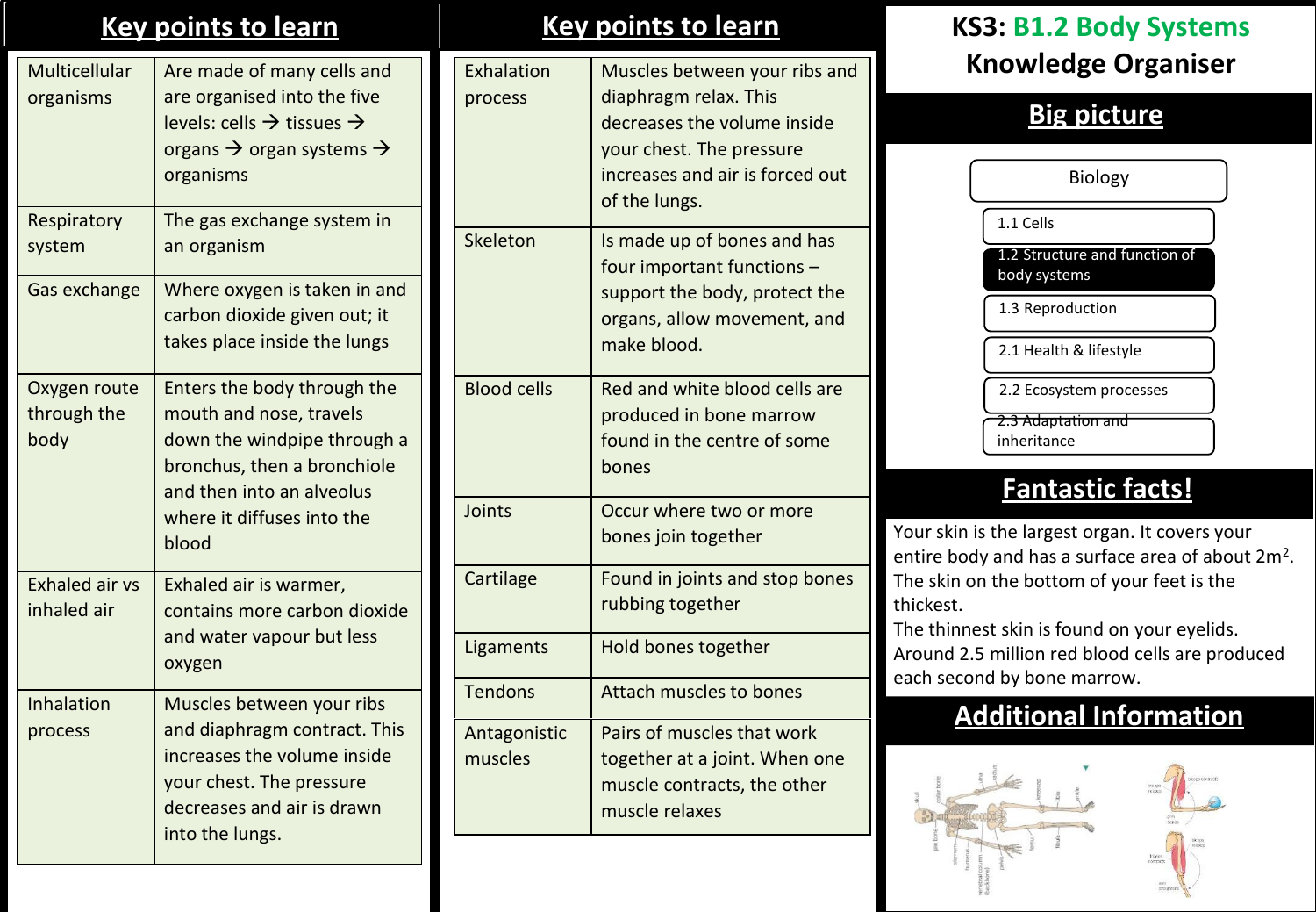## **Key points to learn**

| Adolescence                                         | The time when you change from a<br>child to an adult                                                                                                                                         |
|-----------------------------------------------------|----------------------------------------------------------------------------------------------------------------------------------------------------------------------------------------------|
| Puberty                                             | The physical change the body goes<br>through adolescence. It is caused<br>by sex hormones which are<br>chemical messengers that travel<br>through the body in the blood.                     |
| Changes to both<br>boys and girls<br>during puberty | Both boys and girls have a growth<br>spurt, and grow pubic and<br>underarm hair                                                                                                              |
| Changes to only<br>boys during<br>puberty           | Boys voices break, the testes and<br>penis get bigger, the testes start to<br>produce sperm, shoulders widen<br>and hair grows on the face and<br>chest                                      |
| Changes to only<br>girls during<br>puberty          | Girls develop breasts, the ovaries<br>release egg cells, and the hips<br>widen. The menstruation cycle<br>starts and monthly periods begin<br>where the lining of the uterus<br>breaks down. |
| Gametes                                             | Gametes are reproductive cells that<br>join together to create a new<br>organism                                                                                                             |
| Fertilisation in<br>animals                         | Occurs when the nucleus of a sperm<br>joins with the nucleus of an egg                                                                                                                       |
| Embryo                                              | The fertilised egg divides several<br>times to form a ball of cells called an<br>embryo.                                                                                                     |
| Implantation                                        | The embryo attaches to the lining of<br>the uterus and begins to develop<br>into a baby. This is called<br>implantation.                                                                     |

## **Key points to learn**

| Placenta                          | An organ through which the fetus<br>receives nutrients and oxygen pass<br>from the mother                                                                                                                                        |
|-----------------------------------|----------------------------------------------------------------------------------------------------------------------------------------------------------------------------------------------------------------------------------|
| <b>Umbilical cord</b>             | This connects the fetus to the<br>placenta                                                                                                                                                                                       |
| Contraception                     | Steps taken to avoid pregnancy are<br>known as contraception. The two<br>most common forms are the condom<br>and the contraceptive pill.                                                                                         |
| Stamen                            | The stamen is the male reproductive<br>part of a flower. It consists of the<br>anther that produces pollen (the male<br>gamete) and the filament that holds<br>up the anther                                                     |
| Carpel                            | The carpel is the female reproductive<br>part of a flower. It consists of the<br>stigma which is sticky to 'catch' grains<br>of pollen, style to hold up the stigma<br>and the ovary that contains ovules,<br>the female gamete. |
| Pollination                       | Occurs when pollen from the anther<br>is transferred to the stigma                                                                                                                                                               |
| <b>Fertilisation in</b><br>plants | Occurs when the nucleus of a pollen<br>grain joins with the nucleus of an<br>ovule. The ovary becomes a fruit and<br>ovules turn into seeds.                                                                                     |
| Seed dispersal                    | Seeds are dispersed either by wind,<br>water, animals or explosion                                                                                                                                                               |
| Germination                       | When a seed starts to grow. To<br>germinate a seed requires warmth,<br>oxygen and water.                                                                                                                                         |

# **KS3: B1.3 Reproduction Knowledge Organiser**

# **Big picture**

| <b>Biology</b>                                |  |
|-----------------------------------------------|--|
| 1.1 Cells                                     |  |
| 1.2 Structure and function of<br>body systems |  |
| 1.3 Reproduction                              |  |
| 2.1 Health & lifestyle                        |  |
| 2.2 Ecosystem processes                       |  |
| 2.3 Adaptation and<br>inheritance             |  |

# **Additional Information**

This is the chemical structure of the female sex hormone; oestrogen.



This is the chemical structure of the male sex hormone: testosterone.



Look how similar they are!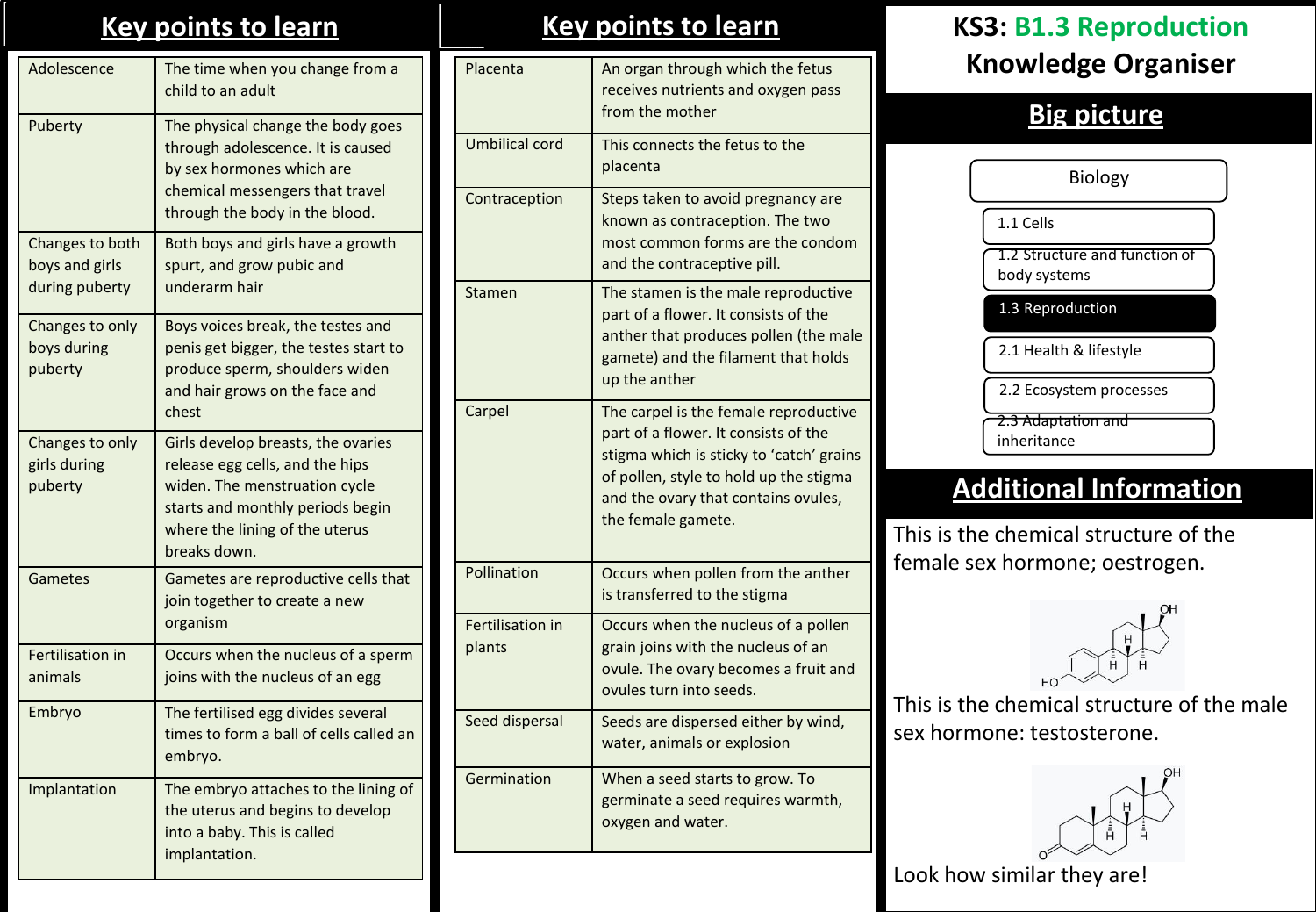### **Key points to learn**

| Particle<br>model            | Materials are all made up of<br>tiny particles                                                                                                                                                                             |
|------------------------------|----------------------------------------------------------------------------------------------------------------------------------------------------------------------------------------------------------------------------|
| Substance                    | Is made up of just one type of<br>material                                                                                                                                                                                 |
| Properties of<br>a substance | Describes what it looks like<br>and how it behaves; depend<br>on what its particles are like<br>and how they are arranged                                                                                                  |
| <b>States of</b><br>matter   | There are three states of<br>$matter$ – solid, liquid and gas.<br>For a certain substance, the<br>particles never change. But in<br>different states, the particles<br>move differently and have<br>different arrangements |
| Solid state                  | In the solid state you cannot<br>compress a substance or<br>make it flow                                                                                                                                                   |
| Liquid state                 | In the liquid state you cannot<br>compress a substance but you<br>can make it flow                                                                                                                                         |
| <b>Gas state</b>             | In the gas state you can<br>compress a substance and<br>make it flow                                                                                                                                                       |
| <b>Melting</b>               | The change in state from solid<br>to liquid                                                                                                                                                                                |

### **Key points to learn**

| <b>Melting point</b> | The temperature at which a<br>substance melts                                                                                                                     |
|----------------------|-------------------------------------------------------------------------------------------------------------------------------------------------------------------|
| <b>Boiling</b>       | The change in state from liquid<br>to gas                                                                                                                         |
| <b>Boiling point</b> | The temperature at which a<br>substance boils                                                                                                                     |
| Condensing           | The change in state from gas to<br>liquid                                                                                                                         |
| Freezing             | The change in state from liquid<br>to solid                                                                                                                       |
| <b>Subliming</b>     | Some substances change<br>directly from solid state to gas<br>state. This is subliming.                                                                           |
| Evaporation          | In a liquid some particles have<br>more energy than others and<br>can leave the liquid surface,<br>spread out and mix with air<br>particles. This is evaporation. |
| <b>Diffusion</b>     | Is the random moving and<br>mixing of particles                                                                                                                   |
| Gas pressure         | Gas particles collide with walls<br>of their container. The<br>collisions cause gas pressure.                                                                     |

# **KS3: C1.1 Particles Knowledge Organiser**

# **Big picture**

1.1 Particles and their behaviour 1.2 Elements, atoms and compounds 1.4 Acids and alkalis 2.1 The Periodic Table 2.3 Metals and acids 2.4 The Earth 1.3 Reactions **Chemistry** 2.2 Separation techniques

### **Fantastic fact!**

If people were the same size as gold particles, the world's population would fit into a ball less than a thousandth of a millimetre across.

# **Additional Information**



Solid Liquid Gas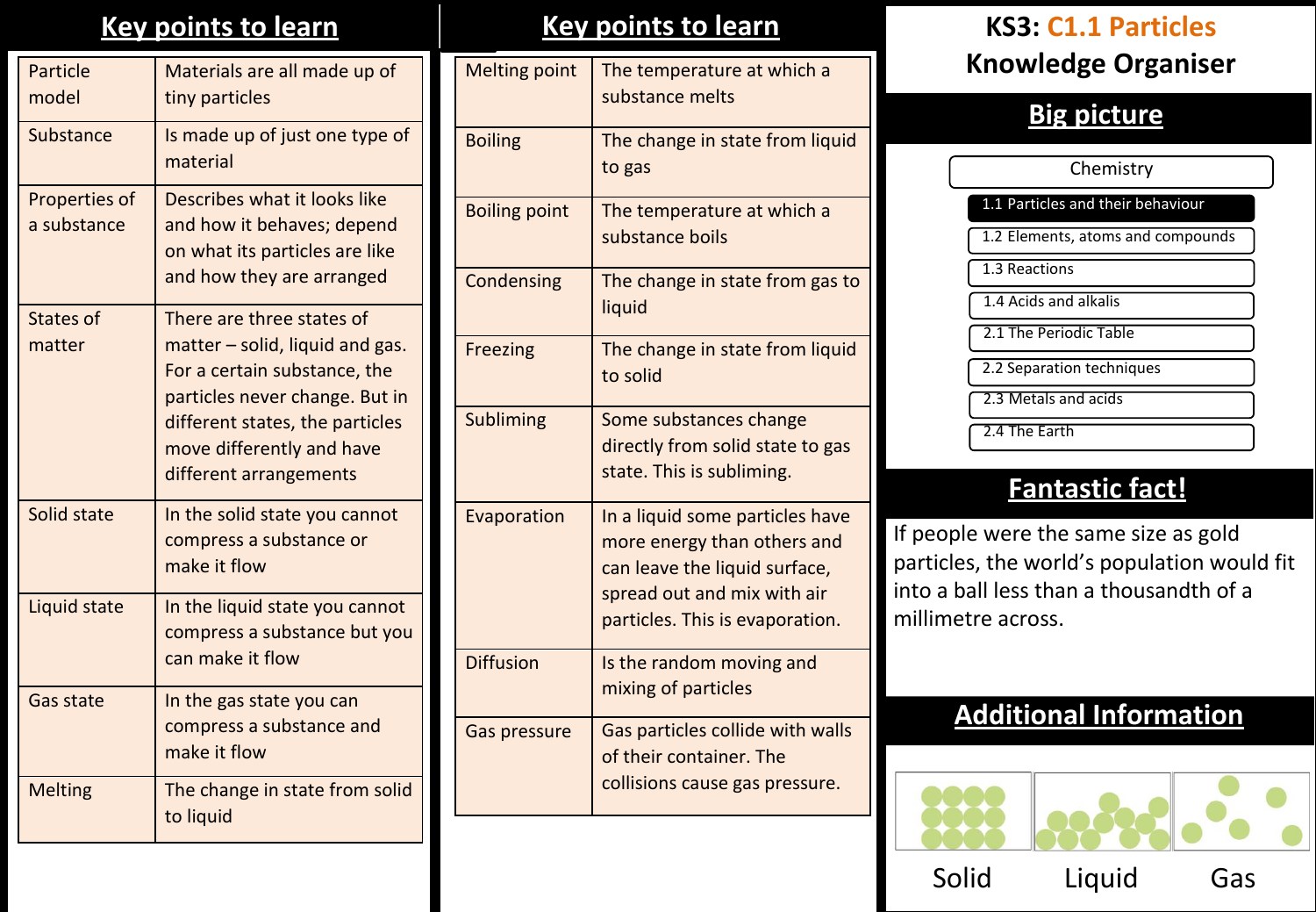## **Key points to learn Key points to learn**

| <b>Materials</b>             | All materials are made up of<br>one or more elements                                                                                                  |
|------------------------------|-------------------------------------------------------------------------------------------------------------------------------------------------------|
| <b>Elements</b>              | Are substances that cannot be<br>broken down. There are 92<br>elements that exist naturally.                                                          |
| <b>Periodic Table</b>        | Lists all the elements                                                                                                                                |
| Chemical<br>symbol           | Every element has its own<br>chemical symbol. For<br>example, Hydrogen - H                                                                            |
| Atom                         | Is the smallest part of an<br>element that can exist                                                                                                  |
| An Element                   | An element is made up of one<br>type of atom. All the atoms<br>of an element are the same<br>but are different to the atoms<br>of all other elements. |
| Properties of<br>a substance | Are the properties of many<br>atoms, not just a single atom                                                                                           |
| A Compound                   | Is a substance made up of<br>atoms of two or more<br>elements, strongly joined<br>together                                                            |
| Properties of<br>a compound  | Are different to the properties<br>of the elements that it is<br>made from                                                                            |

| Molecule             | Is made up of a group of two or<br>more atoms that are strongly<br>joined together                                                                                             |
|----------------------|--------------------------------------------------------------------------------------------------------------------------------------------------------------------------------|
| Chemical<br>formulae | Shows the relative number of<br>atoms of each element in a<br>compound; for example, H <sub>2</sub> SO <sub>4</sub><br>- 2 Hydrogen atoms, 1 Sulfur<br>atom and 4 Oxygen atoms |

# **KS3: C1.2 Elements, Atoms & Compounds Knowledge Organiser**

### **Big picture**

| Chemistry                         |
|-----------------------------------|
| 1.1 Particles and their behaviour |
| 1.2 Elements, atoms and compounds |
| 1.3 Reactions                     |
| 1.4 Acids and alkalis             |
| 2.1 The Periodic Table            |
| 2.2 Separation techniques         |
| 2.3 Metals and acids              |
| 2.4 The Earth                     |

# **Fantastic fact!**

You are made up of elements. A 50 kg person is 32.5 kg oxygen, 9 kg Carbon, 5 kg Hydrogen, 0.5 kg phosphorus and 1.5 kg other elements.

# **Additional Information**



A hudrogen molecule consists A A water molecule has one oxugen of two hydrogen atoms. atom joined to two hydrogen atoms.

A An oxygen molecule consists of two oxygen atoms.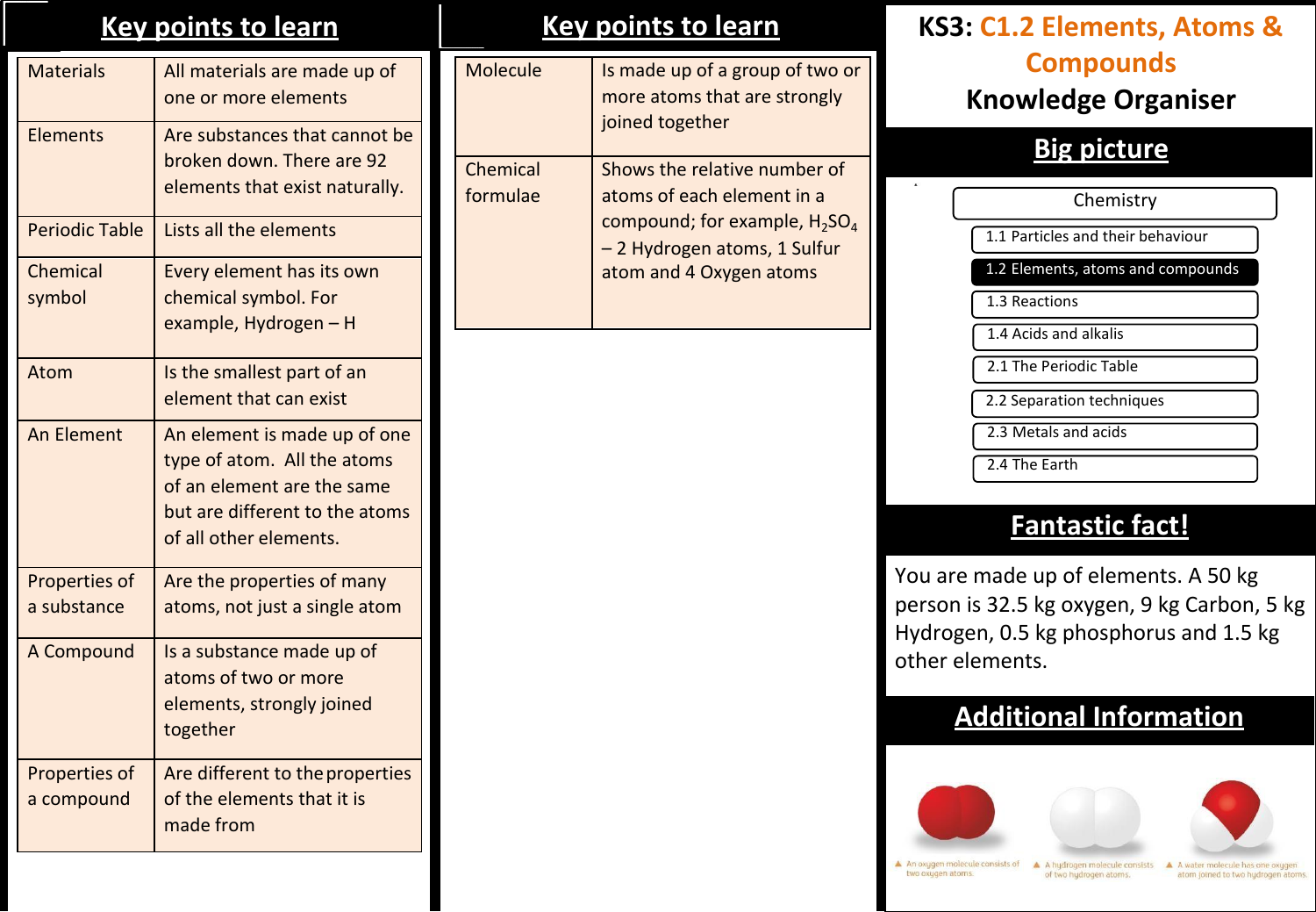| Chemical<br>reaction                   | A change in which atoms are<br>rearranged to create new<br>substances                                                            |
|----------------------------------------|----------------------------------------------------------------------------------------------------------------------------------|
| Physical<br>change                     | Are reversible and include<br>changes of state and<br>dissolving                                                                 |
| Reactants                              | The starting substances in a<br>chemical reaction                                                                                |
| <b>Products</b>                        | The substances made in a<br>chemical reaction                                                                                    |
| Conservation<br>of mass                | In a chemical reaction, the<br>total mass of reactants is<br>equal to the total mass of<br>products                              |
| Word<br>equations                      | Represent reactions simply,<br>showing reactants on the left<br>and products on the right.<br>The arrow means reacts to<br>make  |
| Symbol<br>equation                     | An equation where chemical<br>formulae represent the<br>reactants and products.                                                  |
| <b>Balanced</b><br>symbol<br>equations | A symbol equation that shows<br>how many atoms are re-<br>arranged. It gives the relative<br>amounts of reactant and<br>products |

### **Key points to learn Key points to learn KS3: C1.3 Reactions** Energy transfer  $\vert$  Chemical reaction always transfer energy to or from the surroundings Oxidation reaction A chemical reaction where substances join with oxygen to form oxides. Examples include burning (also known as combustion) and rusting Thermal decomposition A chemical reaction where a compound breaks down when it is heated into simpler compounds and elements Exothermic reaction A chemical reaction where energy is transferred tothe surroundings Endothermic reaction A chemical reaction where energy is transferred from the surroundings

Hazard **A** possible source of danger Risk The chance of damage or injury from a hazard

# **Knowledge Organiser**

# **Big picture**

1.1 Particles and their behaviour 1.2 Elements, atoms and compounds 1.4 Acids and alkalis 2.1 The Periodic Table 2.3 Metals and acids 1.3 Reactions Chemistry 2.2 Separation techniques

# **Foul fact!**

In Cirencester, Gloucester, methane made from chicken poo burns in a power station to generate electricity.

# **Additional Information**



2.4 The Earth



magnesium

magnesium oxide

magnesium oxygen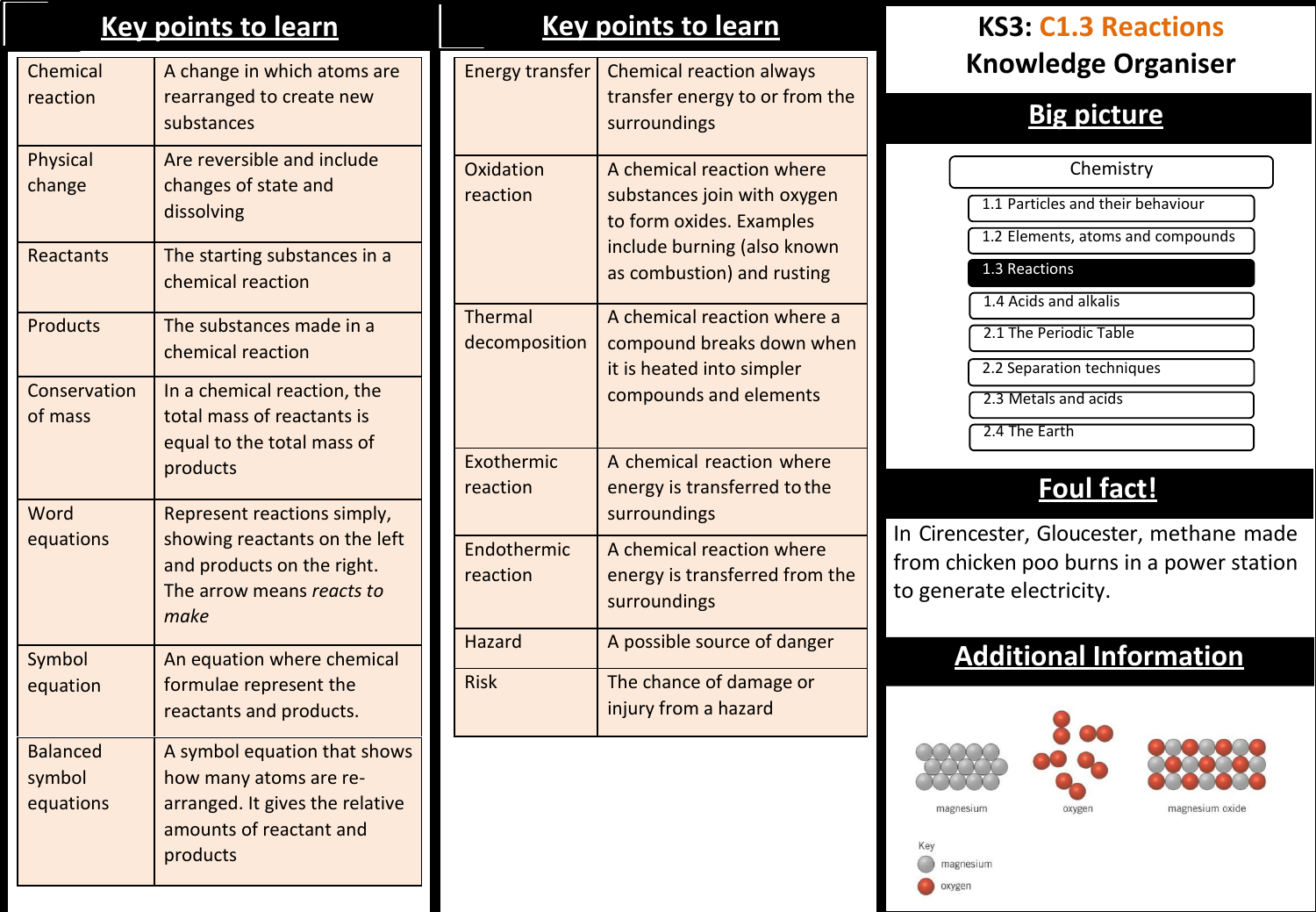| pH scale                               | A scale that shows how acidic<br>or alkaline a solution is                                                       |
|----------------------------------------|------------------------------------------------------------------------------------------------------------------|
| <b>Acids</b>                           | Have pH's below 7 and the<br>lower the pH the more acidic<br>the solution                                        |
| <b>Alkalis</b>                         | Have pH's above 7 and the<br>higher the pH the more<br>alkaline the solution                                     |
| <b>Neutral</b><br>solutions            | Are neither acidic or alkaline<br>and have a pH of exactly 7                                                     |
| Concentrated<br>vs dilute<br>solutions | A concentrated solution has<br>more particles per litre than a<br>dilute solution                                |
| Indicator                              | A substance that changes<br>colour to show whether a<br>solution is acidic or alkaline                           |
| Universal<br>indicator                 | An indicator that changes<br>colour to show the pH of a<br>solution                                              |
| Litmus                                 | An indicator. Blue litmus<br>paper turns red on adding<br>acid. Red litmus paper turns<br>blue on adding alkali. |
| <b>Neutralisation</b><br>reaction      | A chemical reaction where an<br>acid cancels out a base, or a<br>base cancels out an acid                        |

| <b>Base</b>                  | A substance that neutralises an<br>acid                                                                                |
|------------------------------|------------------------------------------------------------------------------------------------------------------------|
| Alkali                       | A soluble base                                                                                                         |
| pH<br>adjustment of<br>crops | Adding bases or acids to soil<br>can change its pH and make it<br>suitable for different crops                         |
| pH<br>adjustment of<br>lakes | Adding a base to a lake<br>increase the lake pH, making it<br>suitable for different plants and<br>animals             |
| Neutralisation<br>products   | If an acid reacts with a base<br>two products are formed; a salt<br>and water                                          |
| Salt                         | A salt is a compound that<br>forms when an acid reacts with<br>a metal element or compound                             |
| Metal + acid                 | If an acid reacts with a metal<br>two products are formed; a salt<br>and hydrogen                                      |
| Salt names                   | Sulfuric acid makes sulfate<br>salts, hydrochloric acid makes<br>chloride salts and nitric acid<br>makes nitrate salts |

# **Key points to learn Key points to learn KS3: C1.4 Acids & Alkalis Knowledge Organiser**

### **Big picture**

1.1 Particles and their behaviour 1.2 Elements, atoms and compounds 1.4 Acids and alkalis 2.1 The Periodic Table 2.3 Metals and acids 1.3 Reactions **Chemistry** 2.2 Separation techniques

# **Foul fact!**

2.4 The Earth

Murderer John Haig, also known as the Acid Bath Murderer, disposed of his victims in baths of concentrated sulfuric acid. The acid pH was between 0 and 1.

# **Additional Information**



▲ Universal indicator turns orange in vinegar. It turns red in stomach acid.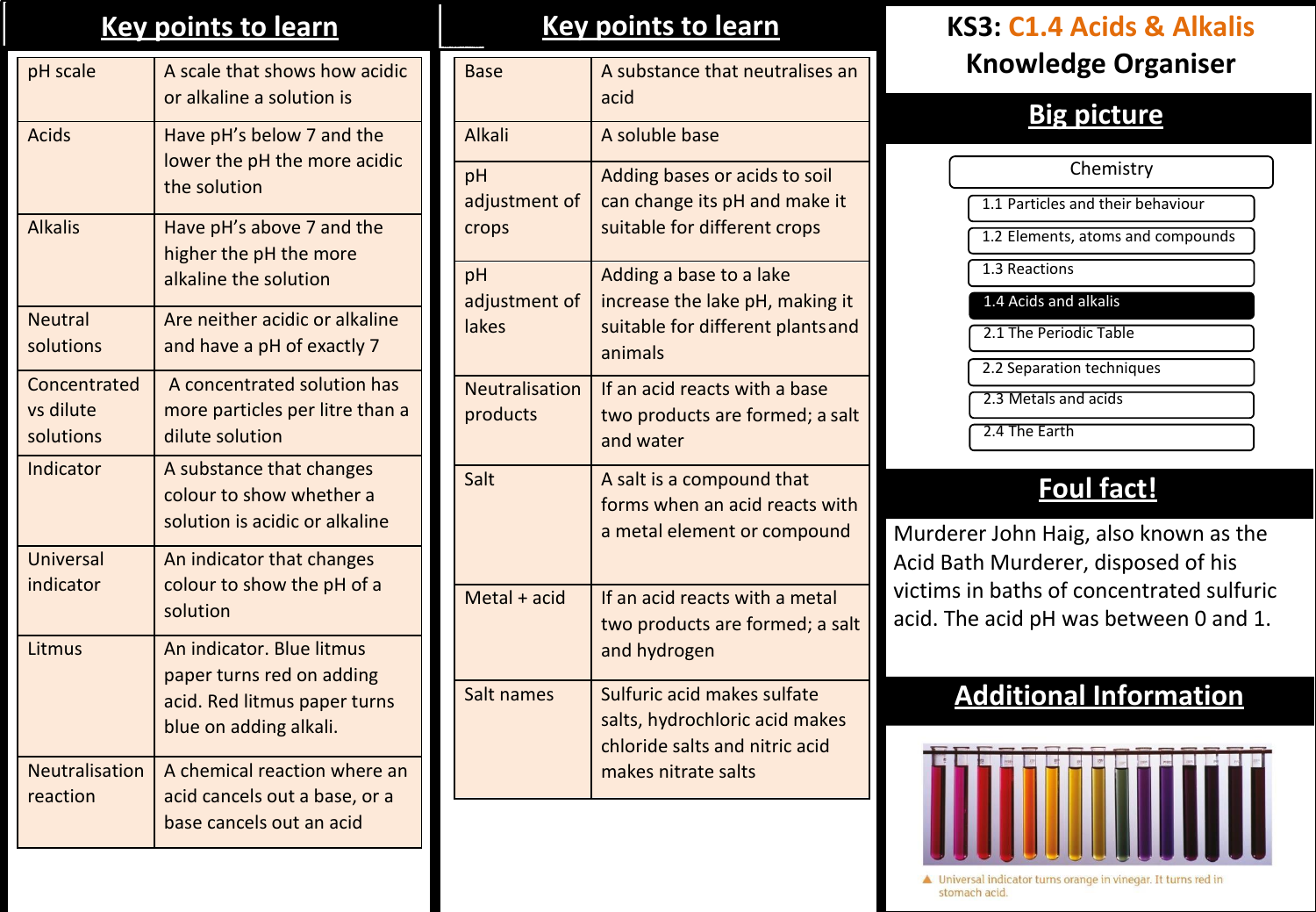| Forces                  | Are pushes or pulls                                                                                                               |
|-------------------------|-----------------------------------------------------------------------------------------------------------------------------------|
| Newton meter            | What you measure force with<br>in newtons (N)                                                                                     |
| Interaction pair        | Forces always exist as pairs and<br>are produced when objects<br>interact                                                         |
| <b>Effect of forces</b> | Forces can deform, compress<br>or stretch objects or change<br>their speed or direction of<br>motion                              |
| <b>Contact forces</b>   | Occur when objects are<br>touching. Examples are<br>friction, air resistance and<br>water resistance                              |
| Friction                | Can be reduced by lubrication                                                                                                     |
| Drag forces             | Water and air resistance are<br>examples of drag forces. Drag<br>forces can be used to slow<br>down objects such as<br>parachutes |
| Stream-lining           | Air resistance and water<br>resistance can be reduced by<br>streamlining                                                          |
| Non-contact<br>forces   | Occur when objects are not<br>touching. Examples are<br>gravitational, electrostatic and<br>magnetic forces                       |

### **Key points to learn Key points to learn KS3: P1.1 Forces**

| Support<br>surfaces    | Solid surfaces provide a support<br>force when objects are<br>compressed                                                                          |
|------------------------|---------------------------------------------------------------------------------------------------------------------------------------------------|
| Springs and<br>ropes   | Extend when you apply a force                                                                                                                     |
| Hooke's Law            | (For some objects) if you<br>double the force the extension<br>doubles                                                                            |
| Field                  | A region where something feels<br>a force, for example, a mass in a<br>gravitational field                                                        |
| <b>Mass</b>            | The amount of stuff an object is<br>made up of, measured in<br>kilograms                                                                          |
| Weight                 | Is the force of the earth on an<br>object                                                                                                         |
| <b>Balanced Forces</b> | When forces acting on an object<br>are equal in size and acting in<br>opposite directions, they are<br>balanced. The object is in<br>equilibrium. |
| Unbalanced<br>forces   | If the forces acting on an object<br>are not in balance, the object<br>will speed up, slow down or<br>change direction                            |

# **Knowledge Organiser**

### **Content**

## **Physics**

1.1 Forces

1.2 Sound

1.3 Light

1.4 Space

2.1 Electricity and magnetism

2.2 Energy

2.3 Motion and pressure

# **Foul fact!**

Astronauts on the International Space Station cannot burp. The gas and liquid does not separate in their stomachs while they are in orbit.

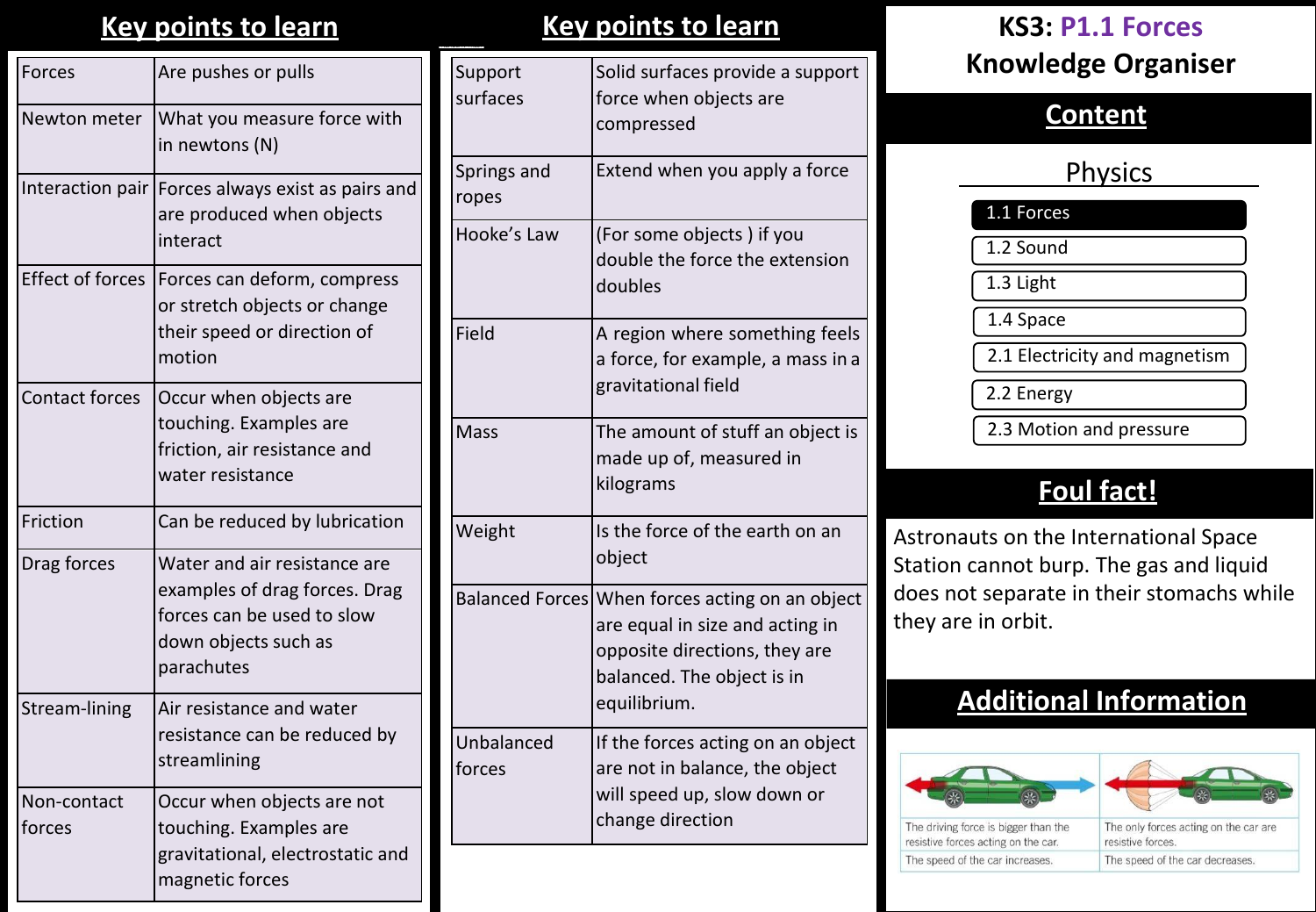|                      | <u>Key points to learn</u>                                                                                                                                 |  |
|----------------------|------------------------------------------------------------------------------------------------------------------------------------------------------------|--|
| Waves                | Are oscillations or vibrations that<br>have amplitude, wavelength and<br>frequency. The top of a wave is<br>a crest and the bottom is a<br>trough.         |  |
| Amplitude            | The distance from the middle to<br>the top or bottom of a wave                                                                                             |  |
| Wavelength           | The distance from one point on a<br>wave to the same point on the<br>next wave                                                                             |  |
| Frequency            | The number of waves that go<br>past a particular point per<br>second, measured in Hertz (Hz)                                                               |  |
| Transverse<br>wave   | In a transverse wave the<br>oscillation is at 90° to the wave<br>direction                                                                                 |  |
| Longitudinal<br>wave | In a longitudinal wave the<br>oscillation is parallel to the wave<br>direction                                                                             |  |
| Reflection           | Wave can reflect from barriers.<br>The wave coming into the<br>barrier is the incident wave. The<br>wave bouncing of the barrier is<br>the reflected wave. |  |
| Superpose            | Waves when put together<br>superpose meaning they add up<br>or cancel out                                                                                  |  |
| Sound wave           | Is produced by vibrating objects<br>and is longitudinal. Sound needs<br>a medium like a solid, liquid or<br>gas to travel through.                         |  |

### **Key points to learn KS3: P1.2 Sound** Speed of sound  $\vert$  Sound travels at 340 m/s. It travels fastest in solids and slowest in gases and cannot travel through a vacuum. Loudness The loudness of a sound depends upon its amplitude and is measured in decibels (dB) Pitch The pitch of a sound depends its frequency Human's audible range Is from 20-20000 Hz Ear Made up of three parts. The outer ear consists of the pinna, auditory canal and eardrum. The middle ear contains your ossicles. The inner ear contains your cochlea and semi-circular canals. Hearing sound Vibrations travel from your eardrum to the hairs in your cochlea. This produces a signal that is sent to the brain. Echo **A** reflection of sound that can use to work out distance. Soft materials absorb sound and don't produce echoes. Ultrasound Sound with a frequency of more than 20000 Hz. Used by humans to produce images of inside the body and to find the depth of water.

# **Knowledge Organiser**

### **Content**

# Physics

1.1 Forces

1.2 Sound

1.3 Light

1.4 Space

2.1 Electricity and magnetism

2.2 Energy

2.3 Motion and pressure

# **Fantastic fact!**

Grasshoppers make sounds that they cannot hear.

# **Additional Information**



▲ Structure of the ear.



Without these tinu hairs inside your cochlea you would not be able to hear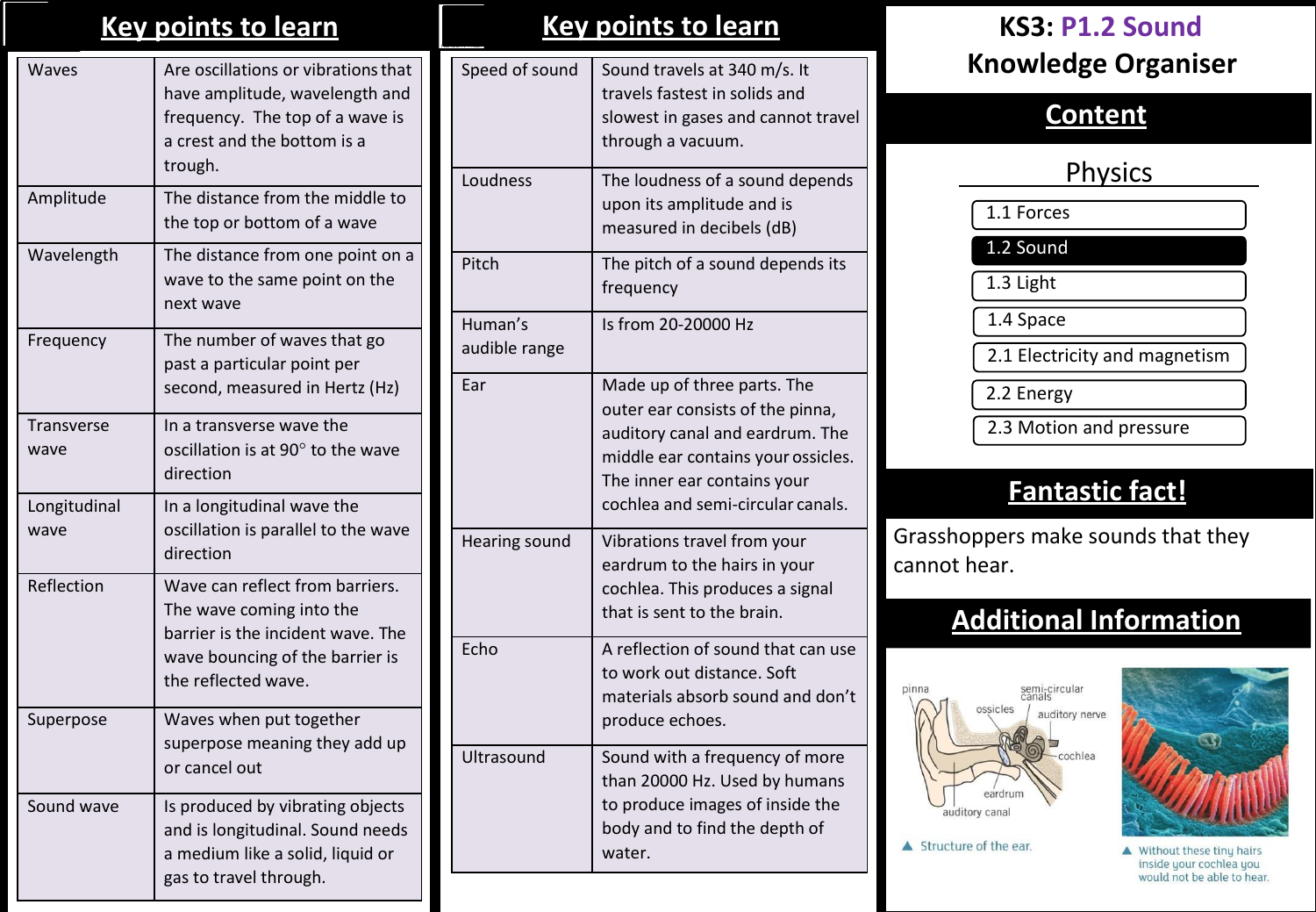# **Key points to learn Key points to learn KS3: P1.3 Light**

| Light                         | Is emitted from luminous sources<br>and can be transmitted through,<br>reflected or absorbed by non-<br>luminous objects                 |
|-------------------------------|------------------------------------------------------------------------------------------------------------------------------------------|
| Transparent<br>objects        | Objects that light travels through                                                                                                       |
| <b>Translucent</b><br>objects | Objects that light can travel through<br>but the light is scattered so you<br>cannot see through it                                      |
| Opaque objects                | Do not transmit light                                                                                                                    |
| Speed of light                | Light travels through a vacuum at<br>300,000 km/s                                                                                        |
| Light-year                    | Is the distance light travels in one<br>year. Light years are used to<br>measure very large distances.                                   |
| Virtual image                 | Where the image in the mirror<br>appears to be behind the mirror                                                                         |
| Law of reflection             | States that the angle of incidence<br>equals the angle of reflection                                                                     |
| Normal                        | An imaginary line at 90° to the<br>mirror                                                                                                |
| Specular<br>reflection        | Where light is reflected from a<br>smooth surface; an image will be<br>formed                                                            |
| <b>Diffuse</b><br>scattering  | Where light is scattered when it<br>reflects from a rough surface; an<br>image is not formed                                             |
| Medium                        | A substance that light travels<br>through such as air, glass and water.                                                                  |
| Refraction                    | Occurs when light slows down<br>and the light ray is refracted<br>towards the normal when light<br>travels from one medium to<br>another |

| Focal point                 | The point where light rays cross<br>after passing through a lens                                                                                                        |
|-----------------------------|-------------------------------------------------------------------------------------------------------------------------------------------------------------------------|
| Lens                        | Can focus light to a focal point                                                                                                                                        |
| Pupil                       | The part of the eye where through<br>which light enters                                                                                                                 |
| Cornea                      | The transparent outer part of your<br>eye                                                                                                                               |
| Retina                      | The part of the eye where the<br>image is formed                                                                                                                        |
| <b>Iris</b>                 | The muscle that controls the size of<br>the pupil                                                                                                                       |
| Photoreceptor               | Where a chemical reaction<br>produces an electrical signal that<br>travels up the optic nerve to the<br>brain                                                           |
| Digital camera              | Store images produced when light<br>hits a pixels in a charge-coupled<br>device (CCD)                                                                                   |
| Prism                       | A transparent object that disperses<br>light and can be used to split white<br>light into a continuous coloured<br>spectrum                                             |
| Primary colours<br>of light | Red, green and blue. They can be<br>used to produce the secondary<br>colours, cyan, magenta and yellow.<br>You get white light if you mix all<br>three primary colours. |
| <b>Filters</b>              | Subtract colours from white light<br>by transmitting or reflecting the<br>colour that they are and absorbing<br>the rest                                                |

# **Knowledge Organiser**

### **Content**

### **Physics**

1.1 Forces

1.2 Sound

1.3 Light

1.4 Space

2.1 Electricity and magnetism

2.2 Energy

2.3 Motion and pressure

# **Fantastic fact!**

If light from the Sun only travelled at 100 mph it would take 100 000 years to reach Earth.

# **Additional Information**



### ▲ Light is reflected at equal angles.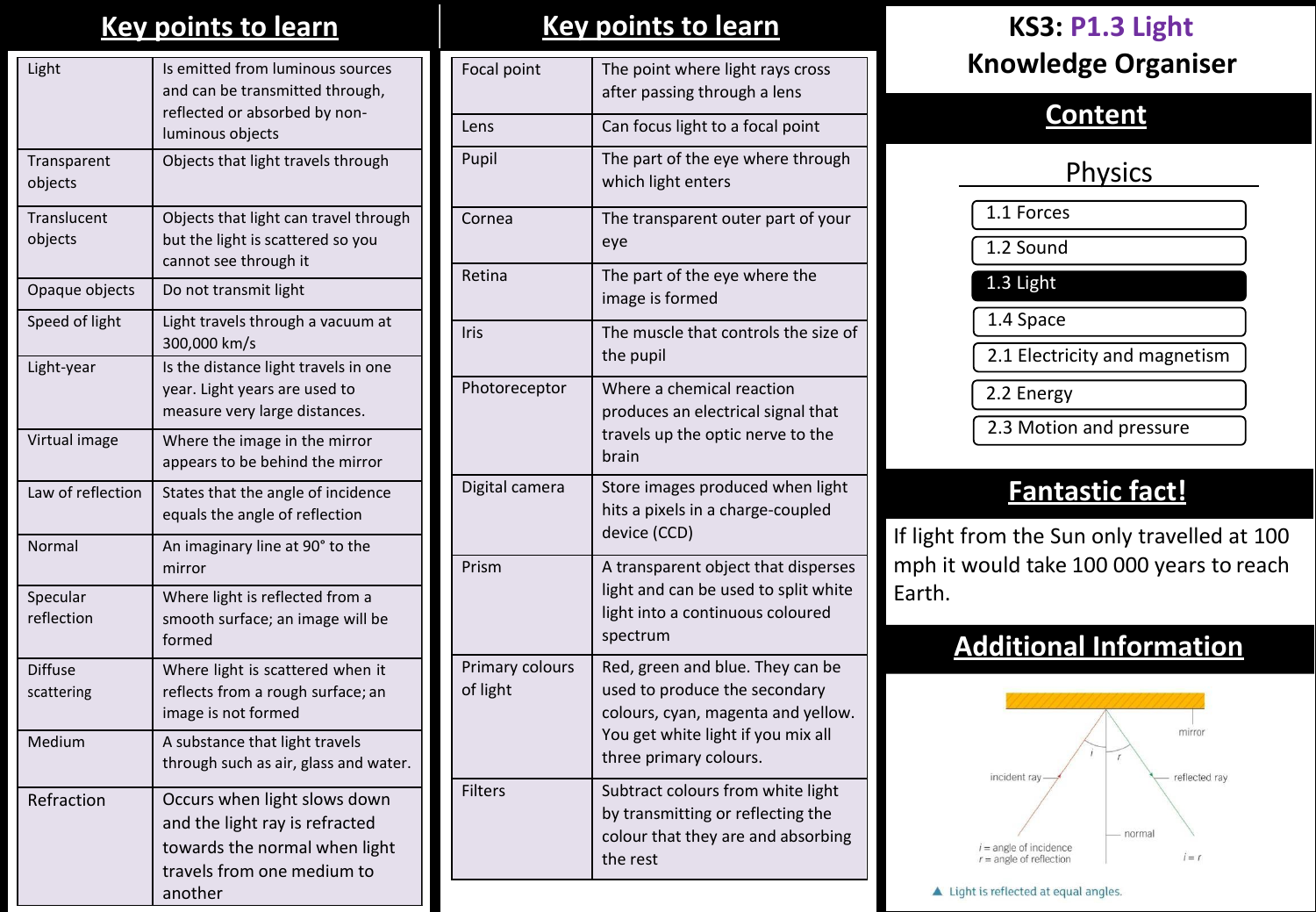| Observable<br>objects in the<br>night sky | We can see satellites, the<br>International Space Station,<br>the Moon, comets, meteors,<br>planets, stars and galaxies                                                                                             |
|-------------------------------------------|---------------------------------------------------------------------------------------------------------------------------------------------------------------------------------------------------------------------|
| Comets                                    | Huge snowballs that orbit the<br>Sun                                                                                                                                                                                |
| <b>Meteors</b>                            | Bits of dust or rock that burn<br>up as they move through the<br>Earth's atmosphere                                                                                                                                 |
| Light-time                                | Used to measure the distance<br>to objects in the night sky                                                                                                                                                         |
| Light year                                | The distance travelled by light<br>in one year                                                                                                                                                                      |
| Natural<br>objects in the<br>night sky    | Natural objects in the night<br>sky are made of gas, dust,<br>rock and ice                                                                                                                                          |
| The Universe                              | Consists of millions of<br>galaxies. Each galaxy contains<br>billions of stars. Each star<br>may have planets, asteroids<br>and comets in orbit around<br>them. Each planet may have<br>moons in orbit around them. |
| Solar system                              | Is made up of four rocky inner<br>planets (Mercury, Venus,<br>Earth and Mars), an asteroid<br>belt and four outer planets<br>made of gas (Jupiter, Saturn,<br>Uranus and Neptune)                                   |

| Planet<br>temperatures | The further a planet is from<br>the Sun the colder it is. Venus<br>though is hotter than Mercury<br>because mercury does not<br>have an atmosphere to trap<br>energy.                                                    |
|------------------------|--------------------------------------------------------------------------------------------------------------------------------------------------------------------------------------------------------------------------|
| Day & Night            | The earth spins on its axis once<br>a day. This is why we have day<br>and night and why the Sun and<br>stars appear to move across<br>the sky                                                                            |
| An Earth year          | The Earth orbits the Sun in one<br>year. The axis of the Earth is<br>tilted and this explains the<br>height of the Sun at noon, day<br>length, temperature and<br>constellations that you see<br>change during the year. |
| Phases of the<br>Moon  | You see phases of the Moon<br>because the Moon is orbiting<br>the Earth and half the Moon is<br>always lit by the Sun                                                                                                    |
| Solar eclipse          | Happens when the Moon is<br>between the Sun and the Earth                                                                                                                                                                |
| Lunar eclipse          | Happens when the Earth is<br>between the Sun and the<br>Moon.                                                                                                                                                            |

# **Key points to learn Key points to learn KS3: P1.4 Space Knowledge Organiser**

### **Content**

## **Physics**

1.1 Forces

1.2 Sound

1.3 Light

1.4 Space

2.1 Electricity and magnetism

2.2 Energy

2.3 Motion and pressure

# **Fantastic facts!**

Venus spins in the opposite direction to all other planets in the Solar System. The odds of being killed by falling space debris are one in five billion.

# **Additional Information**



A solar eclipse happens when the Moon blocks the light from the Sun.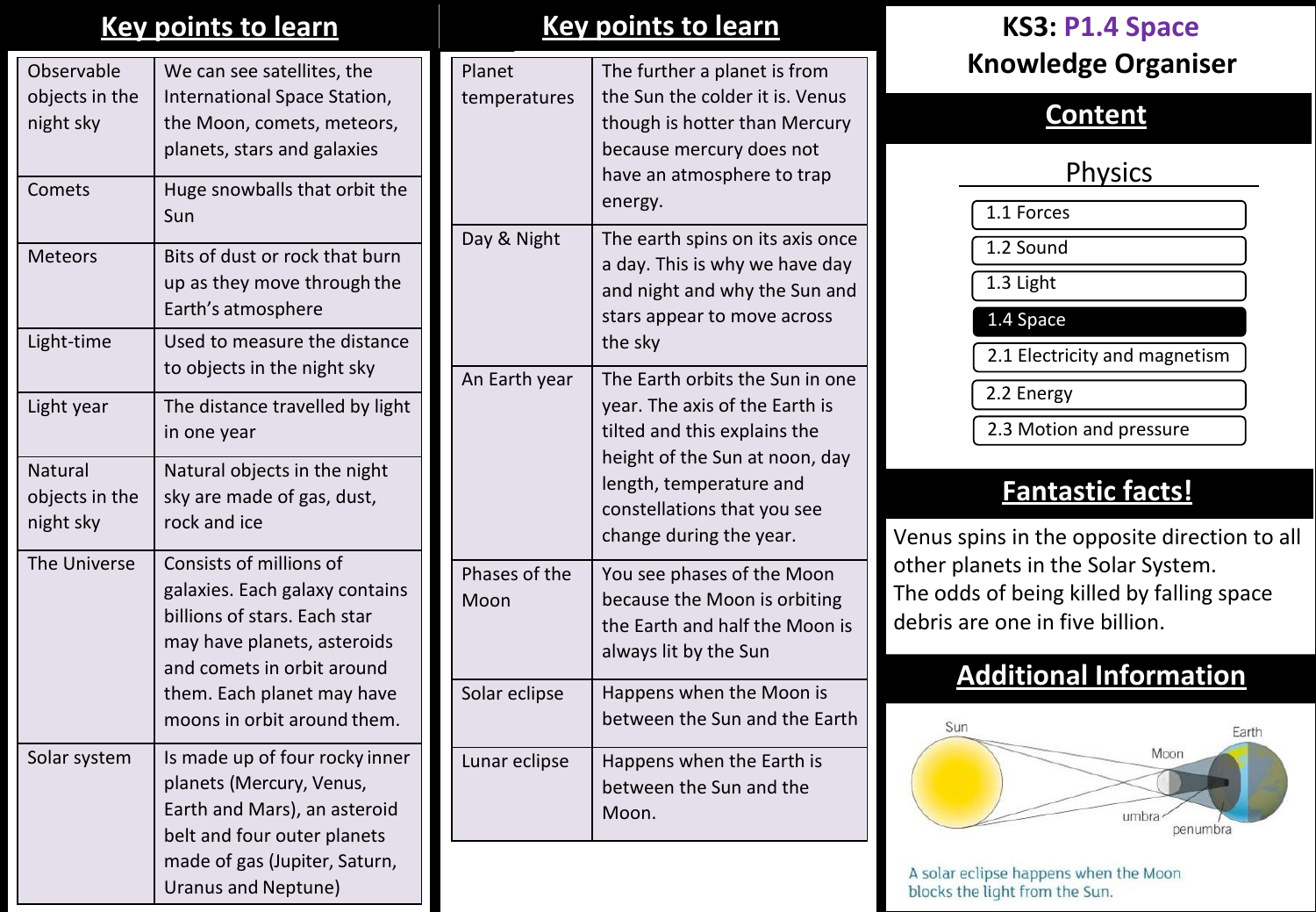| <b>Nutrients</b>                     | Essential substances that your<br>body needs to survive. They are<br>carbohydrates, lipids, proteins,<br>vitamins, minerals, water and<br>fibre                    |
|--------------------------------------|--------------------------------------------------------------------------------------------------------------------------------------------------------------------|
| <b>Food tests</b>                    | Used to find out which nutrients a<br>food contains                                                                                                                |
| <b>Balanced diet</b>                 | To remain healthy you need to eat<br>a balanced diet. This means<br>eating foods containing the right<br>nutrients in the correct amounts                          |
| Underweight<br>people                | People underweight lack energy<br>or may suffer from vitamin or<br>mineral deficiency which can<br>cause problems like a poor<br>immune system                     |
| Overweight<br>people                 | Have a risk of heart disease,<br>stroke, diabetes and some cancers                                                                                                 |
| Vitamin and<br>mineral<br>deficiency | If a person does not have enough<br>of a certain vitamin or mineral<br>they are said to have a deficiency.<br>This can damage a person's<br>health.                |
| Digestive<br>system                  | Is a group of organs that work<br>together to break down food. It<br>consists of the mouth, stomach,<br>small intestine, large intestine and<br>rectum.            |
| Digestion                            | Where large molecules like lipids<br>and proteins are broken down<br>into small molecules. They can<br>then pass into the blood where<br>they are used by the body |

| <b>Enzymes</b> | Proteins that can break large<br>molecules into small molecules.<br>They are biological catalysts - they<br>speed up digestion without being<br>used up. The three main types are<br>carbohydrase (breaks down<br>carbohydrate), protease (breaks<br>down proteins) and lipase (breaks<br>down lipids). |
|----------------|---------------------------------------------------------------------------------------------------------------------------------------------------------------------------------------------------------------------------------------------------------------------------------------------------------|
| <b>Drugs</b>   | Substances that alter the chemical<br>reactions that take place inside<br>your body. Medicinal drugs have<br>health benefits. Recreational drugs<br>are taken for enjoyment.                                                                                                                            |
| Drug addiction | If a person becomes dependent on<br>a drug they have an addiction. A<br>person suffering from an addiction<br>to drugs stops taking them they can<br>suffer withdrawal symptoms.                                                                                                                        |
| Alcohol        | Alcoholic drinks contain the drug<br>ethanol. This is a depressant which<br>slows down the nervous system.<br>Drinking large amounts of alcohol<br>over a long period of time can<br>cause stomach ulcers, heart disease<br>and brain and liver damage                                                  |
| Smoking        | Smoking tobacco cause breathing<br>problems, cancer, heart attacks and<br>strokes. Tobacco smoke contains<br>nicotine. This is a stimulant which<br>speeds up the nervous system. It is<br>also addictive                                                                                               |

# **Key points to learn Key points to learn KS3: B2.1 Health & Lifestyle Knowledge Organiser**

### **Big Picture**

Biology 1.2 Structure and function of body systems 1.3 Reproduction 2.3 Adaptation and inheritance 2.2 Ecosystem processes 1.1 Cells 2.1 Health & lifestyle

# **Foul fact!**

If you eat a lot of beetroots your urine turns pink. Easting a lot of asparagus turns your urine bright yellow!

# **Additional Information**



Enzymes are known as biological catalysts - they speed up digestion without being used up.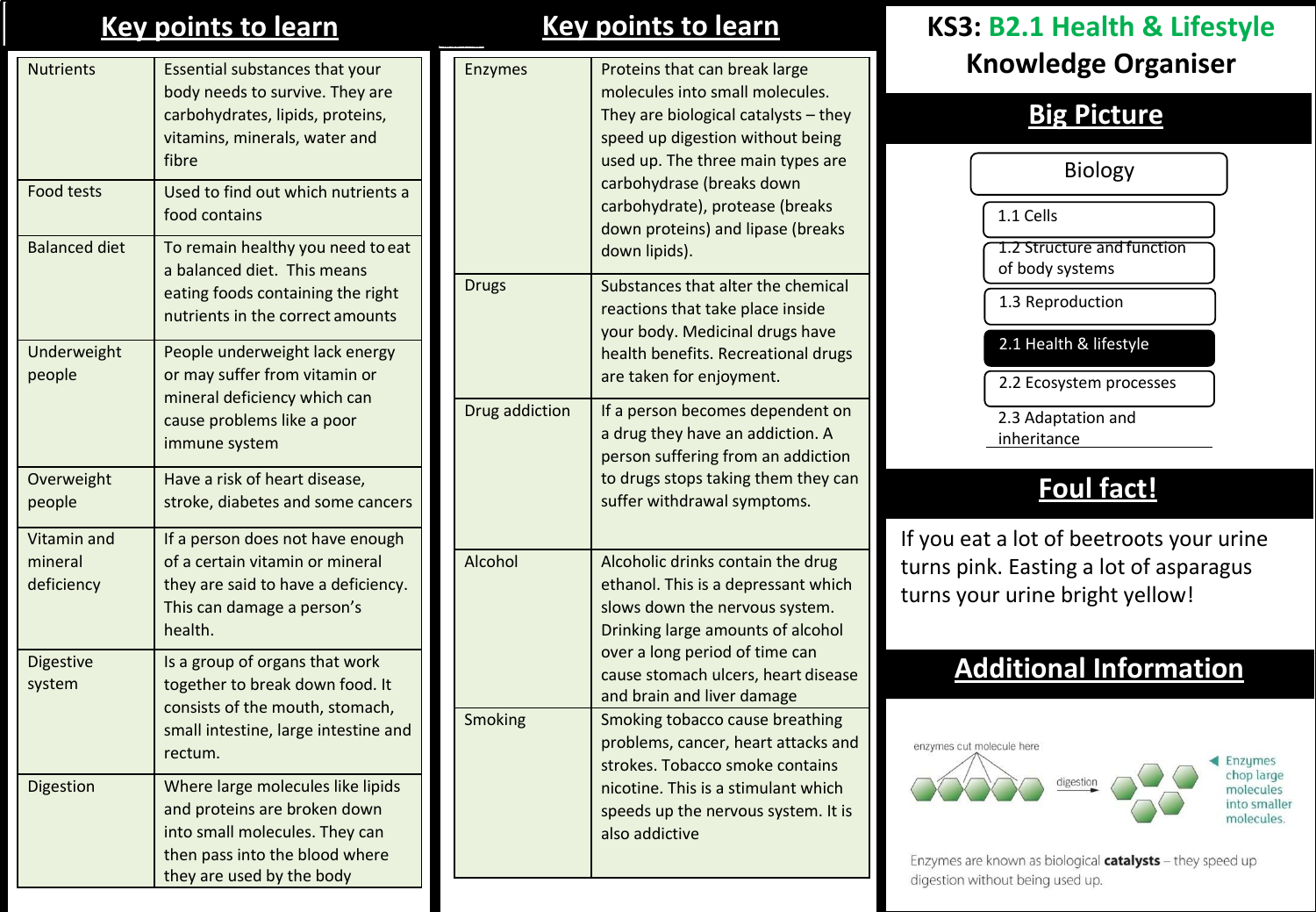| <b>Producers</b>      | Plants and algae are producers;<br>they make their own food by<br>photosynthesis                                                           |  | Aerobic<br>respiration<br>Mitochondria | Glucose + ox<br>dioxide + wa<br>To transfer e                                                                    |
|-----------------------|--------------------------------------------------------------------------------------------------------------------------------------------|--|----------------------------------------|------------------------------------------------------------------------------------------------------------------|
| Photosynthesis        | Plants make food through a<br>process of photosynthesis. This<br>is a chemical reaction: Carbon<br>dioxide + water $\rightarrow$ glucose + |  | aerobic resp<br>inside mitocl          |                                                                                                                  |
| Chloroplasts          | oxygen<br>Photosynthesis takes place in<br>chloroplasts. These contain<br>chlorophyll, which traps the<br>light needed for photosynthesis  |  | Fermentation                           | A type of ana<br>performed b<br>It is used in <b>k</b><br>beer making<br>Glucose $\rightarrow$ e<br>dioxide (+en |
| Stomata               | Allow gases to enter and leave a<br>leaf. Guard cells open the<br>stomata during the day and<br>close them at night                        |  | Food chains<br>Food web                | Show the tra<br>between org<br>A set of linke                                                                    |
| <b>Plant minerals</b> | All plants need minerals for<br>healthy growth. For example,<br>nitrates are needed for to make<br>amino acids. Amino acids join           |  | <b>Bioaccumulation</b>                 | The build-up<br>in organisms<br>until they rea                                                                   |
|                       | together to form proteins which<br>are used for growth                                                                                     |  | Interdependence                        | Is the way in<br>depend upor<br>survive, grov                                                                    |
| Chemosynthesis        | Some species of bacteria use a<br>variety of chemical reactions to<br>make glucose. This process is<br>known as chemosynthesis.            |  |                                        |                                                                                                                  |
|                       |                                                                                                                                            |  |                                        |                                                                                                                  |

# $\gamma$ gen  $\rightarrow$  carbon diter (+ energy) energy from glucose iration takes place hondria a erobic respiration by microorganisms. bread making and thanol + carbon ergy) ansfer of energy tanisms ed food chains of toxic chemicals in a food chain ach harmful levels Interace Is which organisms n each other to w and reproduce

# **Key points to learn Key points to learn KS3: B2.2 Ecosystem Processes Knowledge Organiser**

# **Big Picture**

| Biology                                       |
|-----------------------------------------------|
| 1.1 Cells                                     |
| 1.2 Structure and function<br>of body systems |
| 1.3 Reproduction                              |
| 2.1 Health & lifestyle                        |
| 2.2 Ecosystem processes                       |
| 2.3 Adaptation and<br>inheritance             |

# **Fantastic fact!**

Leaves come in all shapes and sizes but most are green because they contain lots of chlorophyll.

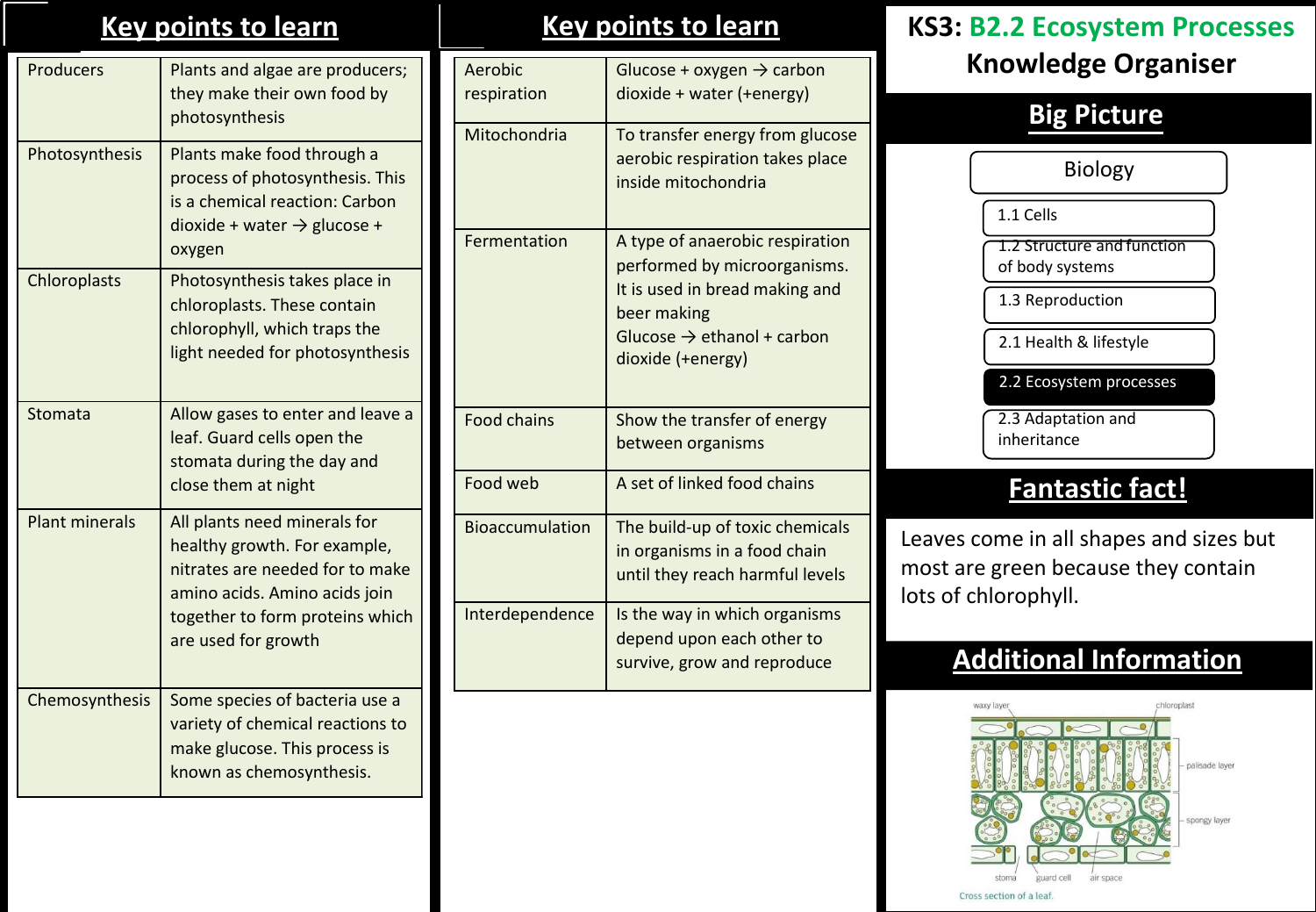| Animal<br>competition             | Animals compete for food, water,<br>mates and space                                                                                                                                 |
|-----------------------------------|-------------------------------------------------------------------------------------------------------------------------------------------------------------------------------------|
| Plant<br>competition              | Plants complete for light, water,<br>space and minerals                                                                                                                             |
| Adaptations                       | Are characteristics that help an<br>organism to survive and<br>reproduce                                                                                                            |
| Predator and<br>prey              | Predator and prey species are<br>$interdependent - a change in the$<br>population of one animal directly<br>affects the population of the<br>other                                  |
| Variation                         | Differences in characteristics<br>within a species are known as<br>variation. There are two types;<br>inherited and environmental.<br>Many characteristics are affected<br>by both. |
| Inherited<br>variation            | Inherited variation comes from<br>characteristics inherited from<br>your parents.                                                                                                   |
| Environmental<br>variation        | Variation caused by your<br>surroundings is called<br>environmental variation.                                                                                                      |
| <b>Discontinuous</b><br>variation | Characteristics that can only have<br>certain values show<br>discontinuous variation. Eye<br>colour is an example.                                                                  |
| Continuous<br>variation           | Characteristics that can have any<br>values within a range show<br>continuous variation. Height of a<br>person is an example.                                                       |

| <b>DNA</b><br>(Deoxyribonucleic<br>acid) | DNA is arranged in long strands<br>called chromosomes. Each<br>chromosome is divided into<br>sections of DNA. The sections<br>of DNA that contain the<br>information to produce a<br>characteristic are called genes. |
|------------------------------------------|-----------------------------------------------------------------------------------------------------------------------------------------------------------------------------------------------------------------------|
| <b>Inherited</b>                         | You inherit characteristics from                                                                                                                                                                                      |
| characteristics                          | your parents in your DNA                                                                                                                                                                                              |
| <b>DNA</b> structure                     | Watson, Crick, Franklin and<br>Wilson worked together to                                                                                                                                                              |
|                                          | produce a model of the                                                                                                                                                                                                |
|                                          | structure of DNA                                                                                                                                                                                                      |
| Evolution                                | All living organisms have<br>evolved from a common                                                                                                                                                                    |
|                                          | ancestor through the process of                                                                                                                                                                                       |
|                                          | natural selection where                                                                                                                                                                                               |
|                                          | organisms slowly over time<br>show variation and become                                                                                                                                                               |
|                                          | better adapted to their                                                                                                                                                                                               |
|                                          | environment. Fossils provide<br>evidence for evolution.                                                                                                                                                               |
| Extinction                               | If a species is not adapted to its<br>environment, it will not survive                                                                                                                                                |
|                                          | and eventually will become                                                                                                                                                                                            |
|                                          | extinct                                                                                                                                                                                                               |
| <b>Gene banks</b>                        | To help prevent the extinction<br>of organisms we have set up                                                                                                                                                         |
|                                          | gene banks to store genetic                                                                                                                                                                                           |
|                                          | material of organisms                                                                                                                                                                                                 |
|                                          |                                                                                                                                                                                                                       |

# **Key points to learn Key points to learn KS3: B2.3 Adaptation & Inheritance Knowledge Organiser**

## **Big Picture**

| <b>Biology</b>                                |  |  |  |  |  |  |
|-----------------------------------------------|--|--|--|--|--|--|
| 1.1 Cells                                     |  |  |  |  |  |  |
| 1.2 Structure and function<br>of body systems |  |  |  |  |  |  |
| 1.3 Reproduction                              |  |  |  |  |  |  |
| 2.1 Health & lifestyle                        |  |  |  |  |  |  |
| 2.2 Ecosystem processes                       |  |  |  |  |  |  |
| 2.3 Adaptation and<br>inheritance             |  |  |  |  |  |  |
| <b>Fantastic fact!</b>                        |  |  |  |  |  |  |
| More proof for evolution comes from           |  |  |  |  |  |  |

your DNA. You share about 97% of your DNA with a gorilla and 50% with a banana!

# **Additional Information**



▲ You get half of your genetic material from your mother, and half from your father.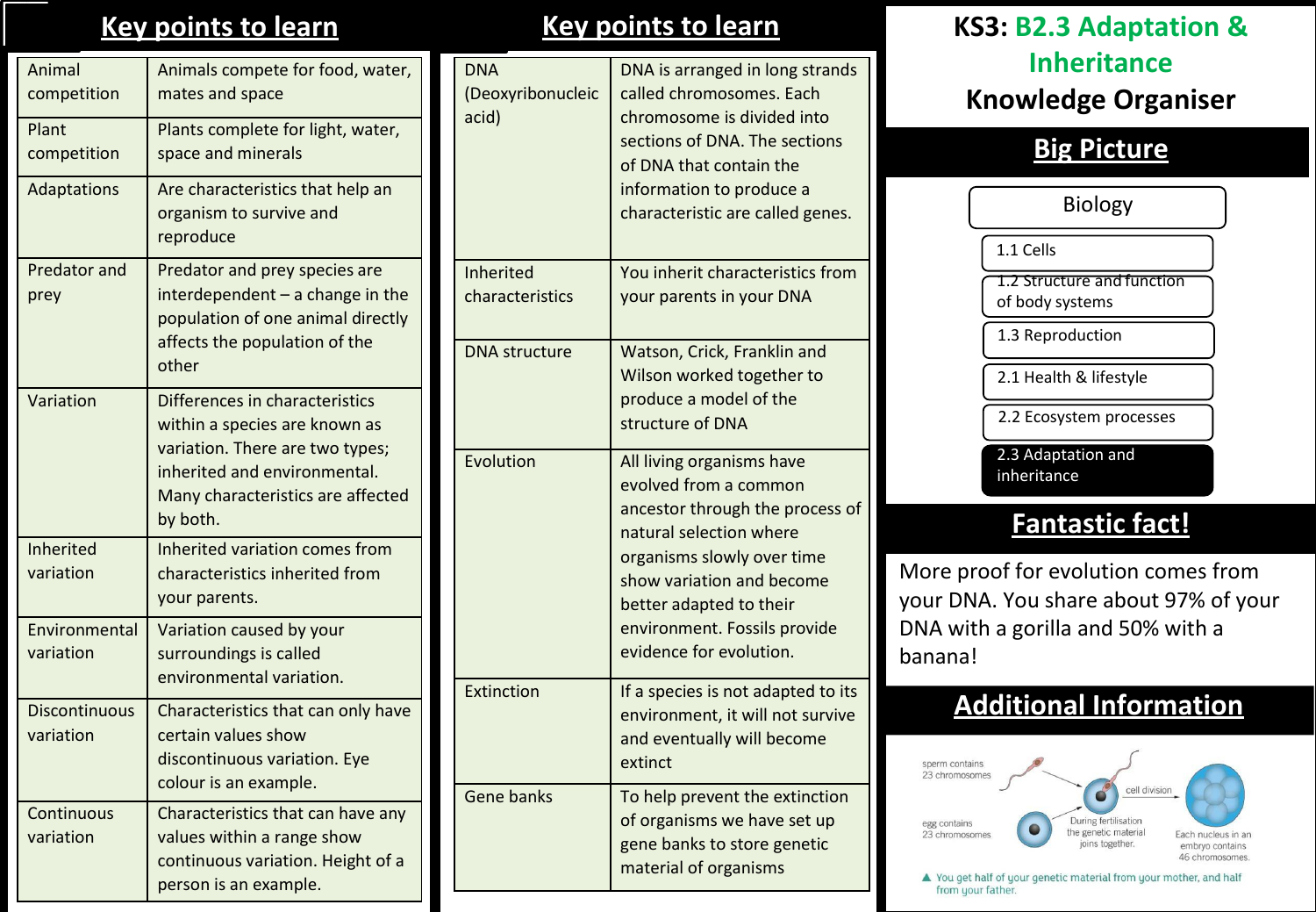| Metals & Non-<br>metals          | In the Periodic Table metals are<br>on the left of the stepped line<br>and non-metals are on the right                                                                                   |
|----------------------------------|------------------------------------------------------------------------------------------------------------------------------------------------------------------------------------------|
| Properties of<br>metals          | Most metals have high melting<br>points. They are good<br>conductors of heat and<br>electricity. They are shiny and<br>have high densities. They are<br>malleable, ductile and sonorous. |
| Properties of<br>non-metals      | Most non-metals have low<br>melting points. They are poor<br>conductors of heat and<br>electricity. In the solid state<br>they are dull and brittle.                                     |
| <b>Metalloids</b>                | The elements near the stepped<br>line are metalloids. Their<br>properties are between those of<br>metals and non-metals.                                                                 |
| <b>Metal Oxides</b>              | Are basic. Those that dissolve in<br>water form alkaline solutions.<br>Non-metal oxides are acidic.                                                                                      |
| <b>Physical</b><br>properties    | Describe things that you can<br>observe and measure                                                                                                                                      |
| Chemical<br>properties           | Describe how substances take<br>part in chemical reactions                                                                                                                               |
| Periodic table<br>and properties | You can use the arrangement of<br>elements in the Periodic Table to<br>explain and predict patterns in<br>physical and chemical properties                                               |

| Periods                        | In the Periodic Table the<br>horizontal rows are called Periods                                                                                           |
|--------------------------------|-----------------------------------------------------------------------------------------------------------------------------------------------------------|
| Groups                         | In the Periodic Table the vertical<br>columns are called Groups                                                                                           |
| Patterns in<br>properties      | Going across periods and down<br>groups there are patterns in the<br>elements' properties                                                                 |
| Group 1<br>elements            | Have low melting and boiling<br>points and low densities. They<br>are reactive.                                                                           |
| Group 1<br>elements +<br>water | Group 1 elements react vigorously<br>with water to make hydroxides<br>and hydrogen. The reactions get<br>more vigorous from top to bottom<br>of the group |
| Group 7<br>elements            | Going down Group 7, melting and<br>boiling points increase. The<br>colours get darker. They are<br>reactive                                               |
| Displacement<br>reactions      | In a displacement reaction a more<br>reactive element displaces a less<br>reactive element from its<br>compounds                                          |
| Group 0                        | Group 0 elements are called noble<br>gases. They are unreactive                                                                                           |

# **Key points to learn Key points to learn KS3: C2.1 The Periodic Table Knowledge Organiser**

# **Big picture**

| Chemistry                         |
|-----------------------------------|
| 1.1 Particles and their behaviour |
| 1.2 Elements, atoms and compounds |
| 1.3 Reactions                     |
| 1.4 Acids and alkalis             |
| 2.1 The Periodic Table            |
| 2.2 Separation techniques         |
| 2.3 Metals and acids              |
| 2.4 The Earth                     |

### **Fantastic fact!**

The Periodic Table has this name because there is a repeating pattern of properties, like the repeating pattern of menstrual periods.

|           |                |    |    |           |                |    |    |     |    |    |    |    |    |    | group number |    | 0         |
|-----------|----------------|----|----|-----------|----------------|----|----|-----|----|----|----|----|----|----|--------------|----|-----------|
|           | $\overline{2}$ |    | Η  |           |                |    |    |     |    |    |    |    |    | 5  | 6            |    | He        |
| Li        | Be             |    |    |           |                |    |    |     |    |    |    | B  | С  | N  | Ο            | F  | <b>Ne</b> |
| Na        | Mg             |    |    |           |                |    |    |     |    |    |    | AI | Si | P  | S            | C1 | Ar        |
| Κ         | Ca             | Sc | Ti | ٧         | Cr             | Mn | Fe | Co  | Ni | Cu | Zn | Ga | Ge | As | Se           | Br | Kr        |
| <b>Rb</b> | Sr             | Y  | Zr | <b>Nb</b> | M <sub>o</sub> | Tc | Ru | Rh  | Pd | Ag | Cd | In | Sn | Sb | Te           |    | Xe        |
| Cs        | Ba             | La | Hf | Ta        | W              | Re | Os | Ir. | Pt | Au | Hg | TI | Pb | Bi | Po           | At | Rn        |
| Fr        | Ra             | Ac |    |           |                |    |    |     |    |    |    |    |    |    |              |    |           |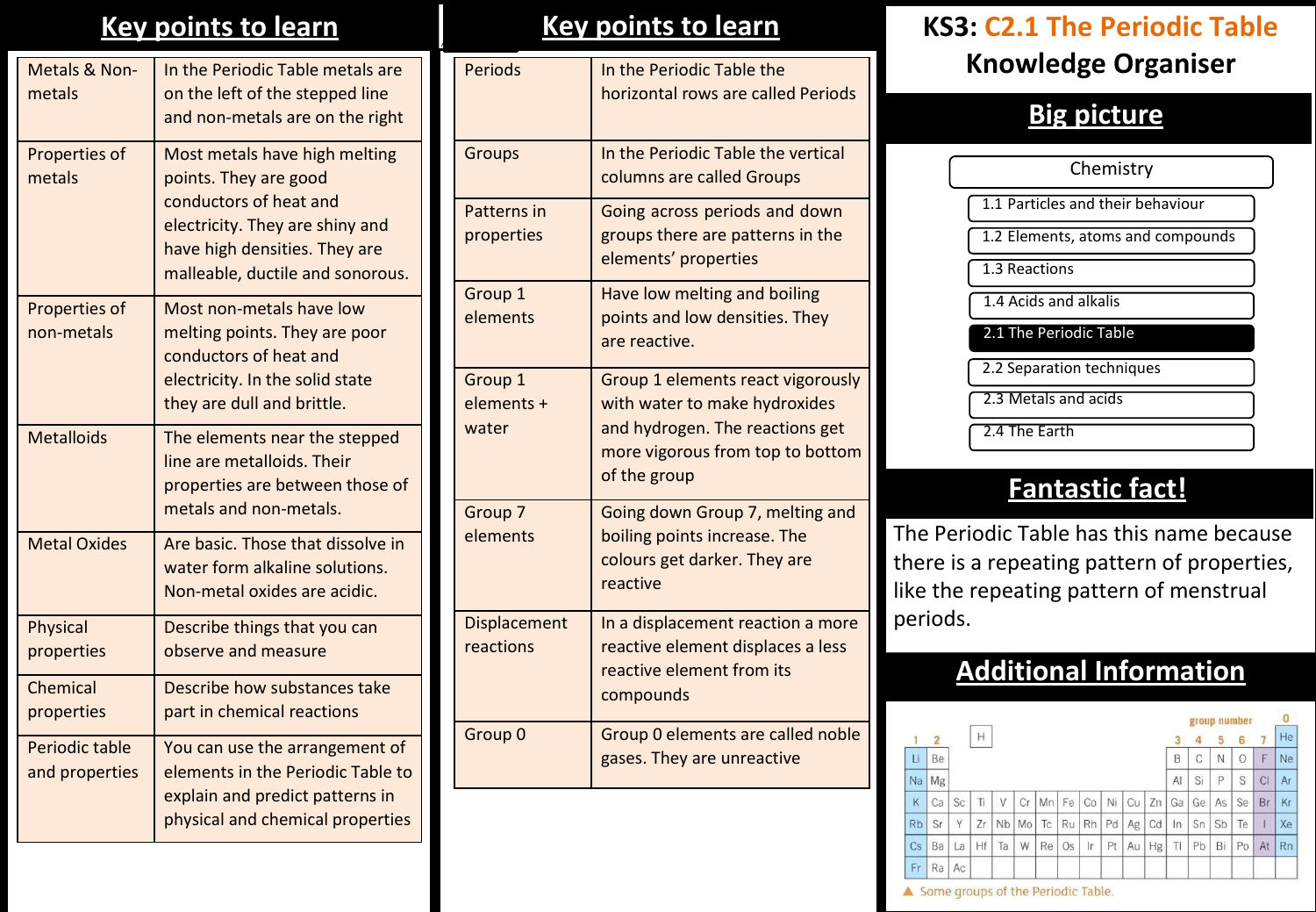| <b>Mixture</b>            | A mixture is made up of<br>substances that are not<br>chemically joined together                                                                    |
|---------------------------|-----------------------------------------------------------------------------------------------------------------------------------------------------|
| Properties of<br>mixtures | In a mixture, the substances<br>keep their own properties.<br>You can change the amounts<br>of the substances                                       |
| Pure<br>substances        | Pure substances have sharp<br>melting points                                                                                                        |
| Impure<br>substances      | Impure substances do not<br>have sharp meting points                                                                                                |
| Solution                  | A solution is a mixture of a<br>liquid with a solid or gas. All<br>parts of the solution are the<br>same. You cannot see the<br>separate substances |
| Solute                    | The substance that dissolves<br>in a solution is called the<br>solute                                                                               |
| Solvent                   | The liquid in which the solute<br>dissolves is called the solvent.<br>Solvents include water,<br>propanone and ethanol.                             |
| <b>Dissolving</b>         | When a substance dissolves,<br>solvent particles surround the<br>solute particles                                                                   |
| Saturated<br>solution     | Is a solution in which no more<br>solute can dissolve.                                                                                              |

| Solubility          | The solubility of a substance<br>is the mass that dissolves in<br>100g of water. Every<br>substance has its own<br>solubility. Solubility of a<br>substance varies with<br>temperature |
|---------------------|----------------------------------------------------------------------------------------------------------------------------------------------------------------------------------------|
| Insoluble           | Substances that cannot<br>dissolve in a certain solvent<br>are insoluble in that solvent                                                                                               |
| <b>Filtration</b>   | Separates a liquid from an<br>insoluble solid. It also<br>separates a solution from a<br>solid that is mixed with it,<br>but not dissolved.                                            |
| Evaporation         | You can separate a solute<br>from its solution by<br>evaporation                                                                                                                       |
| <b>Distillation</b> | You can separate a solvent<br>from its solution by<br>distillation                                                                                                                     |
| Chromatography      | You can separate substances<br>in a mixture by<br>chromatography if all the<br>substances are soluble in<br>the same solvent                                                           |
| Insoluble           | Substances that cannot<br>dissolve in a certain solvent<br>are insoluble in that solvent                                                                                               |

# **Key points to learn Key points to learn KS3: C2.2 Separation Techniques Knowledge Organiser**

## **Big picture**

| Chemistry                         |
|-----------------------------------|
| 1.1 Particles and their behaviour |
| 1.2 Elements, atoms and compounds |
| $1.3$ Reactions                   |
| 1.4 Acids and alkalis             |
| 2.1 The Periodic Table            |
| 2.2 Separation techniques         |
| 2.3 Metals and acids              |
| 2.4 The Earth                     |

# **Fantastic fact**

One of the most soluble salts is potassium nitrite. You can dissolve 306 g of this salt in 100 g of water at 20 °C.

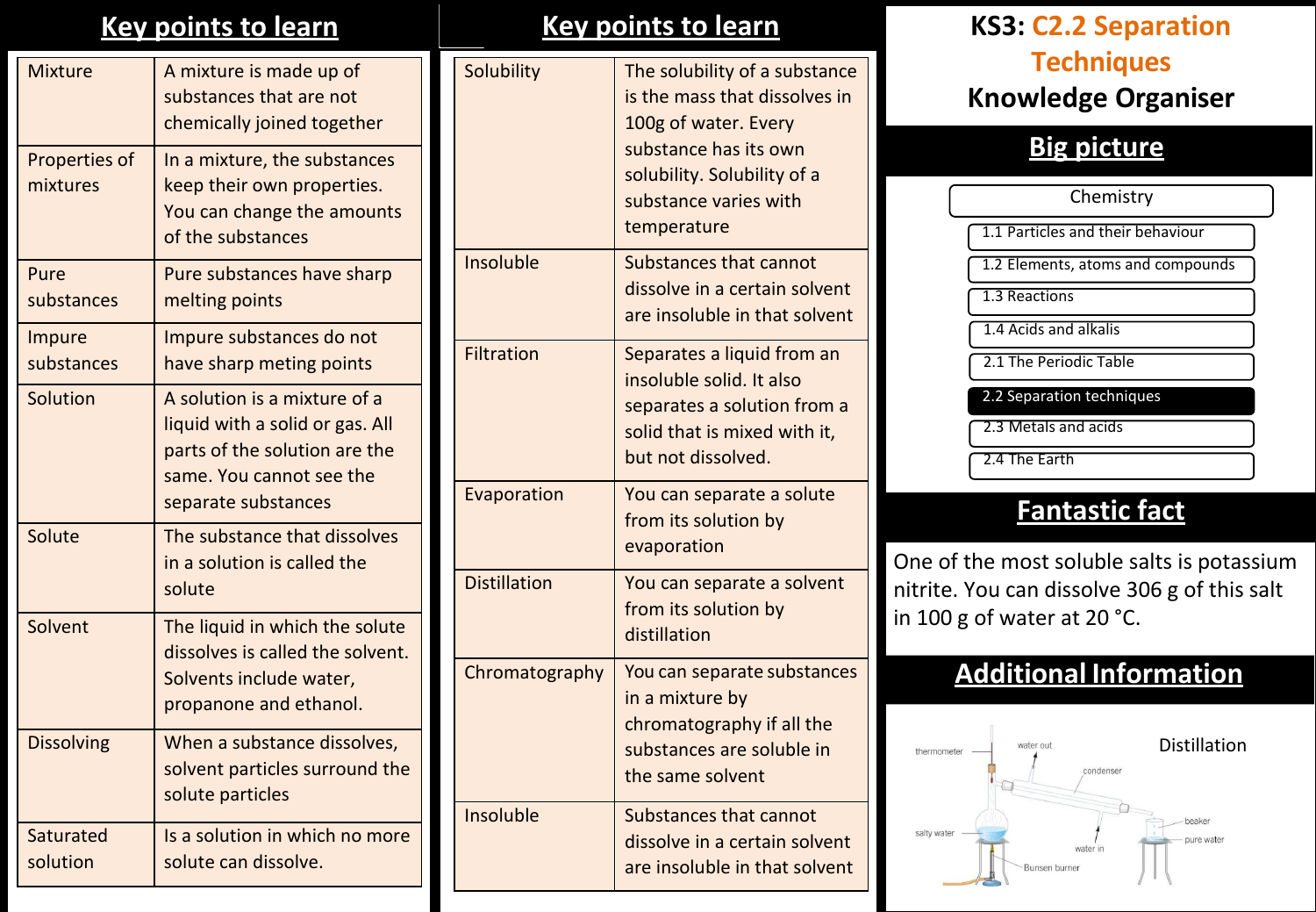## **Key points to learn Key points to learn**

| Reactivity<br>series                              | The reactivity series lists<br>metals in order of how<br>vigorously they react. The<br>most reactive metals are at<br>the top. |                                                                                                                                                                              |
|---------------------------------------------------|--------------------------------------------------------------------------------------------------------------------------------|------------------------------------------------------------------------------------------------------------------------------------------------------------------------------|
| <b>Reaction of</b><br>metals with<br>dilute acid  | Potassium<br>Sodium<br>Lithium<br>Calcium<br>Magnesium<br>Zinc<br>Iron<br>Lead<br>Copper<br>Silver<br>Gold                     | <b>Explode. Products</b><br>are metal salts and<br>hydrogen.<br>React, making<br>bubbles. Products<br>are metal salts and<br>hydrogen.<br>Do not react                       |
| <b>Reaction of</b><br>metals on<br>heating in air | Potassium<br>Sodium<br>Lithium<br>Calcium<br>Magnesium<br>Zinc<br>Iron<br>Lead<br>Copper<br>Silver<br>Gold                     | Burn vigorously.<br>Products are metal<br>oxides.<br>Do not burn. Form<br>oxide layer on<br>surface.<br>Do not react                                                         |
| Reaction of<br>metals with<br>water               | Potassium<br>Sodium<br>Lithium<br>Calcium<br>Magnesium<br>Zinc<br>Iron<br>Lead<br>Copper<br><b>Silver</b><br>Gold              | React vigorously.<br>Products are metal<br>hydroxide solution<br>and hydrogen.<br>React with steam.<br><b>Products are</b><br>hydrogen and a<br>metal oxide.<br>Do not react |

| Displacement                             | More reactive metals<br>displace less reactive metals<br>from compounds                                                                                |
|------------------------------------------|--------------------------------------------------------------------------------------------------------------------------------------------------------|
| <b>Extracting metals</b><br>using carbon | Zinc and metals below it in<br>the reactivity series are<br>extracted by heating their<br>oxides with carbon                                           |
| Ceramics                                 | Ceramic materials include<br>pottery and brick. They are<br>hard and brittle, with high<br>melting points.                                             |
| <b>Polymers</b>                          | Polymers have long<br>molecules. There are<br>hundreds of polymers. Each<br>has unique properties that<br>make it suitable for<br>particular purposes. |

# **KS3: C2.3 Metals & Acids Knowledge Organiser**

### **Big picture**

1.1 Particles and their behaviour 1.2 Elements, atoms and compounds 1.4 Acids and alkalis 2.1 The Periodic Table 2.3 Metals and acids 1.3 Reactions **Chemistry** 2.2 Separation techniques

### **Fantastic fact!**

The ceramic hafnium carbide has the highest melting point of all known ceramics, at about 3900 °C.

2.4 The Earth

# **Additional Information**



art of a molecule of a polymer called poly (ethene). One molecule has hundreds of -C<sub>2</sub>H<sub>1</sub>- units, joined in a long chain. The black spheres represent carbon atoms. The white spheres represent hydrogen atoms.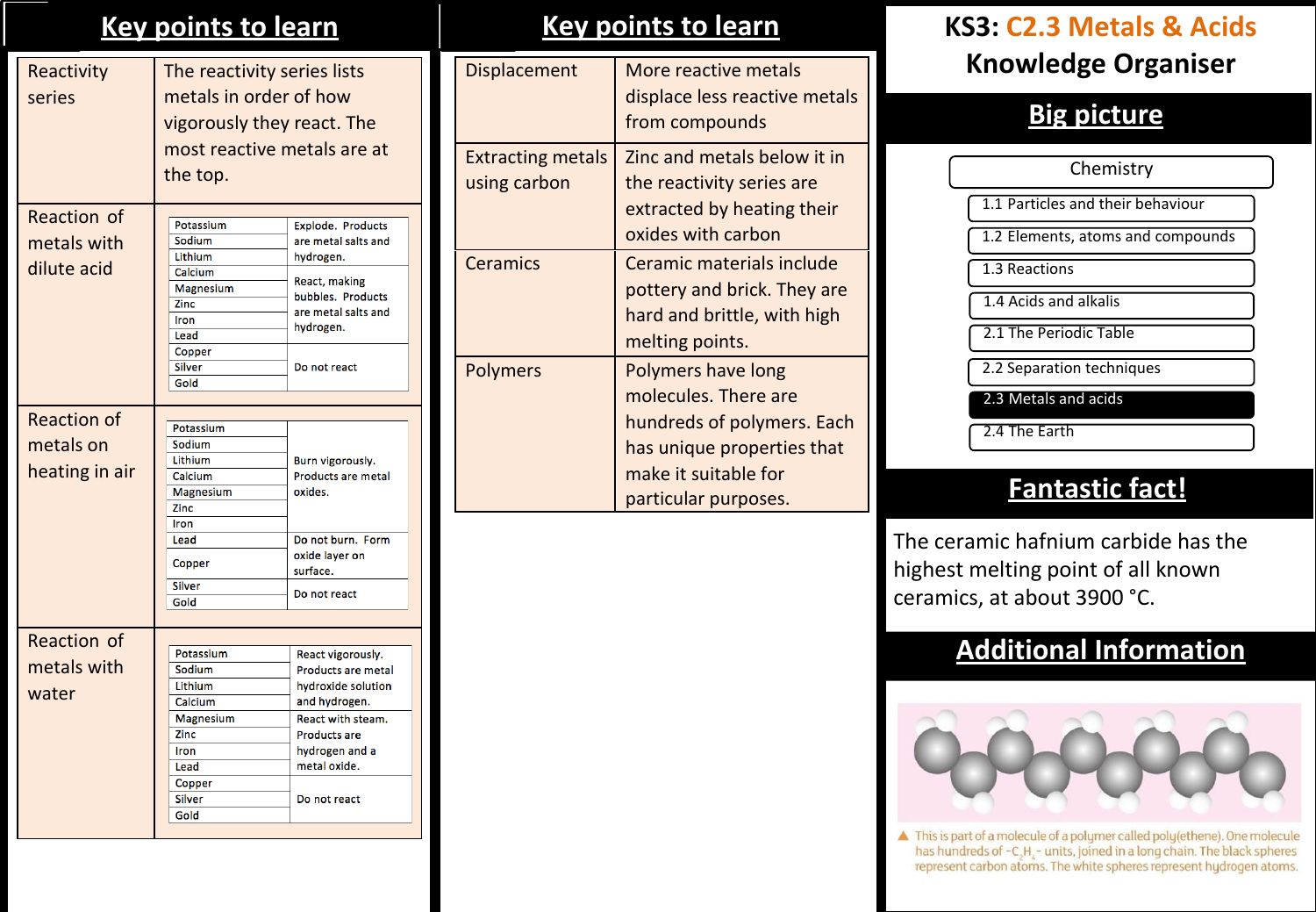| Structure of<br>the Earth | The Earth consists of the<br>crust, mantle, outer core and<br>inner core                                                                                   |
|---------------------------|------------------------------------------------------------------------------------------------------------------------------------------------------------|
| Atmosphere                | The atmosphere is the<br>mixture of gases around the<br>Earth. It is mainly nitrogen<br>and oxygen with smaller<br>amounts of argon and carbon<br>dioxide. |
| Sedimentary<br>rocks      | Form as a result of<br>weathering, erosion,<br>transport, deposition and<br>compaction or cementation                                                      |
| Metamorphic<br>rocks      | Form when heating, high<br>pressure or both change<br>existing rock. They consist of<br>crystals. They are non-<br>porous.                                 |
| Igneous rock              | Form when liquid rock cools<br>and freezes                                                                                                                 |
| Rock cycle                | The rock cycle shows how<br>materials in rock are recycled<br>over millions of years                                                                       |
| Uplift                    | Huge forces inside the Earth<br>push rocks upwards to form<br>mountains. This called uplift.                                                               |

# **Key points to learn Key points to learn KS3: C2.4 The Earth**

| <b>Carbon stores</b>                          | Carbon stores include the<br>atmosphere, the oceans,<br>sedimentary rocks, fossil<br>fuels and organisms                                                                                                |
|-----------------------------------------------|---------------------------------------------------------------------------------------------------------------------------------------------------------------------------------------------------------|
| Carbon cycle                                  | The carbon cycle shows how<br>carbon compounds enter<br>and leave carbon stores                                                                                                                         |
| Sedimentary<br>rocks                          | Form as a result of<br>weathering, erosion,<br>transport, deposition and<br>compaction or cementation                                                                                                   |
| <b>Carbon Dioxide</b><br>in the<br>atmosphere | The concentration of carbon<br>dioxide in the atmosphere is<br>increasing because of<br>deforestation and burning<br>fossils fuels. Extra carbon<br>dioxide in the atmosphere<br>causes climate change. |
| <b>Recycling</b>                              | <b>Recycling involves collecting</b><br>and processing materials<br>that have been used to<br>make new objects                                                                                          |

# **Knowledge Organiser**

### **Big picture**

1.1 Particles and their behaviour 1.2 Elements, atoms and compounds 1.4 Acids and alkalis 2.1 The Periodic Table 2.3 Metals and acids 1.3 Reactions **Chemistry** 2.2 Separation techniques

2.4 The Earth

# **Fantastic fact!**

For each mile you drill down into the Earth, the temperature increase by 40 °C.

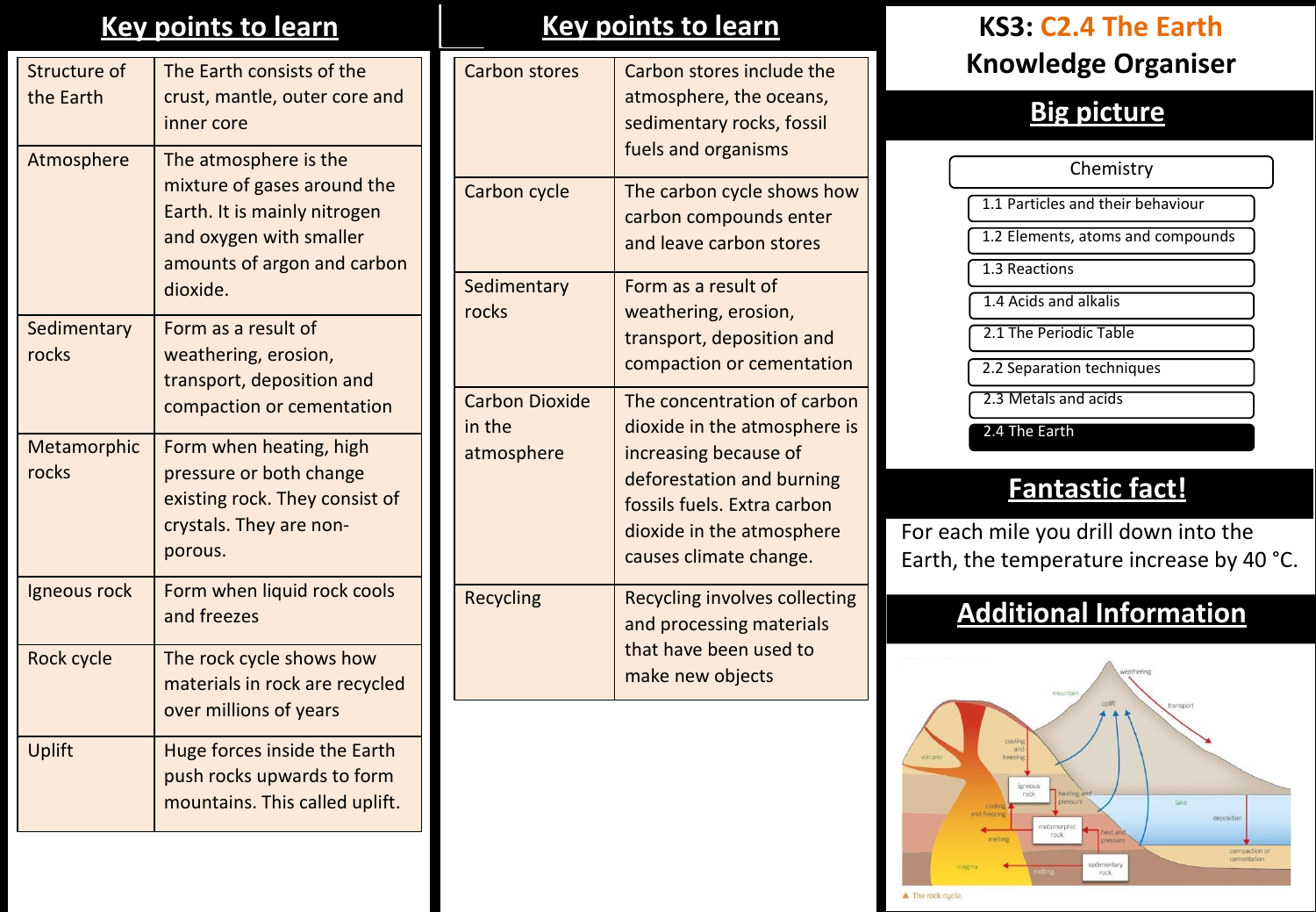### **Key points to learn**

| Charged<br>objects                   | Objects can be charged<br>positively or negatively by<br>transferring electrons                                                                                                                                                                                                      |
|--------------------------------------|--------------------------------------------------------------------------------------------------------------------------------------------------------------------------------------------------------------------------------------------------------------------------------------|
| Attraction and<br>repulsion          | Like charges repel and unlike<br>charges attract                                                                                                                                                                                                                                     |
| Electric field                       | An electric field is a region<br>where there is a force on<br>charged particles or materials                                                                                                                                                                                         |
| Electric<br>current                  | Is the amount of charge<br>flowing per second. You<br>measure current in Amps (A)<br>using an ammeter.                                                                                                                                                                               |
| Potential<br>difference of<br>a cell | This tells you the size of the<br>push on the charges and how<br>much energy can be<br>transferred by them. The<br>rating of a cell or battery tells<br>you the potential difference<br>at which it operates. You<br>measure potential difference<br>in Volts (V) using a voltmeter. |
| Series circuits                      | Contain only one loop and the<br>current is the same<br>everywhere.                                                                                                                                                                                                                  |
| Parallel<br>circuits                 | Have branches and the<br>currents in all the branches<br>add up to make the total<br>current                                                                                                                                                                                         |

## **Key points to learn**

| Have a very high resistance<br>Have a very low resistance<br>Magnets have a north pole and                                                                      |
|-----------------------------------------------------------------------------------------------------------------------------------------------------------------|
|                                                                                                                                                                 |
|                                                                                                                                                                 |
| a south pole. Like poles repel<br>and unlike poles attract.                                                                                                     |
| Magnetic materials feel a force<br>in the region around a magnet<br>called a magnetic field.<br>Magnetic field lines show the<br>pattern of the magnetic field. |
| A current flowing in a coil of<br>wire wrapped around a<br>magnetic material is an<br>electromagnet.<br>Electromagnets are used in                              |
|                                                                                                                                                                 |

# **KS3: P2.1 Electricity & Magnetism Knowledge Organiser**

### **Content**

### **Physics**

| 1.1 Forces                    |
|-------------------------------|
| 1.2 Sound                     |
| 1.3 Light                     |
| 1.4 Space                     |
| 2.1 Electricity and magnetism |
| 2.2 Energy                    |

2.3 Motion and pressure

# **Fantastic fact!**

Since you took your last breath lightning has struck the Earth 100 times. On average airliners will get struck by lightening once a year.

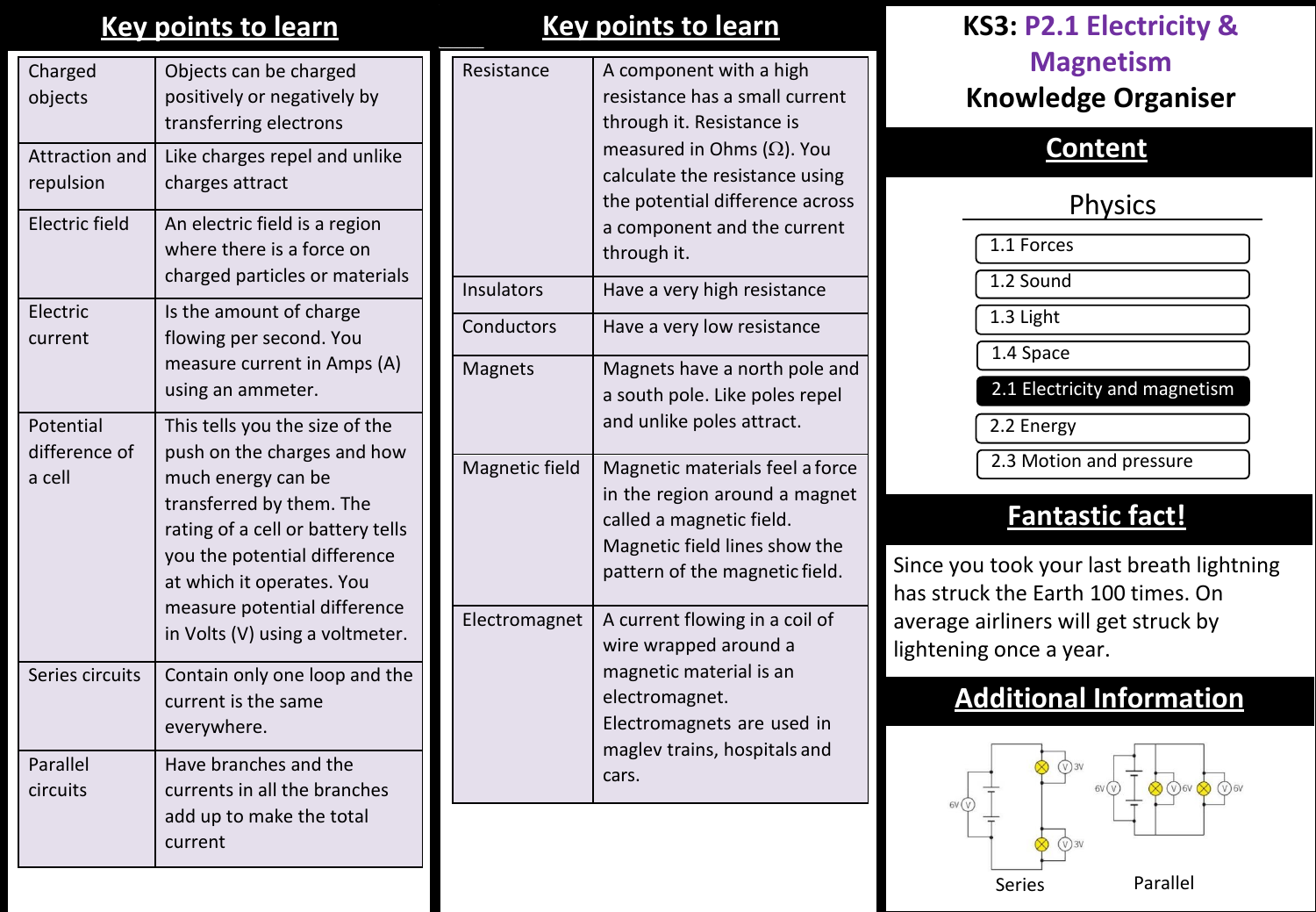| <b>Key points to learn</b> |  |
|----------------------------|--|
|----------------------------|--|

| Chemical<br>stores of<br>energy          | There is energy in the chemical<br>stores associated with food and<br>fuel. Energy is measure in joules<br>(J). You need different amounts<br>of energy for different activities.                                                              |   |
|------------------------------------------|------------------------------------------------------------------------------------------------------------------------------------------------------------------------------------------------------------------------------------------------|---|
| Conservation<br>of energy                | Energy can neither be created<br>nor destroyed. It can only be<br>transferred between stores.<br>This is known as the law of<br>conservation of energy.                                                                                        |   |
| Transferring<br>energy<br>between stores | Light, sound, and electricity are<br>ways of transferring energy<br>between stores                                                                                                                                                             | F |
| Temperature                              | Temperature is measured using<br>a thermometer. The<br>temperature does not depend<br>upon on the amount of material,<br>but the amount of energy in the<br>thermal store does.                                                                |   |
| Hot to cold                              | When a hot object is in contact<br>with a colder one energy is<br>transferred from the hot object<br>to the colder one. Energy will be<br>transferred and the temperature<br>difference will decrease until the<br>objects are in equilibrium. | F |
| Conduction<br>and convection             | Energy is transferred by<br>conduction in solids, by<br>convection in liquids and gases.                                                                                                                                                       |   |
|                                          |                                                                                                                                                                                                                                                |   |

| Radiation                        | Energy transfer by radiation does<br>not need a medium to travel<br>through. All objects emit<br>radiation. Infrared radiation can<br>be detected by your skin or a<br>thermal imaging camera.  |
|----------------------------------|-------------------------------------------------------------------------------------------------------------------------------------------------------------------------------------------------|
| Cooling                          | If the energy transferred to an<br>object is less that the energy<br>transferred from it the object will<br>cool down                                                                           |
| <b>Fossil fuels</b>              | Fossil fuels such as coal, oil and<br>gas were formed over millions of<br>years and are non-renewable.<br>They can be used to drive a<br>generator in a thermal power<br>station.               |
| Renewable<br>energy<br>resources | Wind, water and solar sources are<br>known as renewable energy<br>resources                                                                                                                     |
| Power                            | Power = energy/time and<br>electrical power = potential<br>difference x current. You can<br>work out the energy transferred<br>by appliances in your home using<br>the unit kilowatt hours.     |
| Work                             | You calculate work by multiplying<br>a force by a distance. Simple<br>machines like levers and gears<br>can make it easier to do work but<br>you do not get more energy out<br>than you put in. |

# **Key points to learn Key points to learn KS3: P2.2 Energy Knowledge Organiser**

### **Content**

# **Physics**

1.1 Forces

1.2 Sound

1.3 Light

1.4 Space

2.1 Electricity and magnetism

2.2 Energy

2.3 Motion and pressure

# **Fantastic fact!**

When you make popcorn you are boiling water. The water inside the popcorn kernel turns to steam and it explodes.

# **Additional Information**



A power station burns fossil fuels to drive a generator.